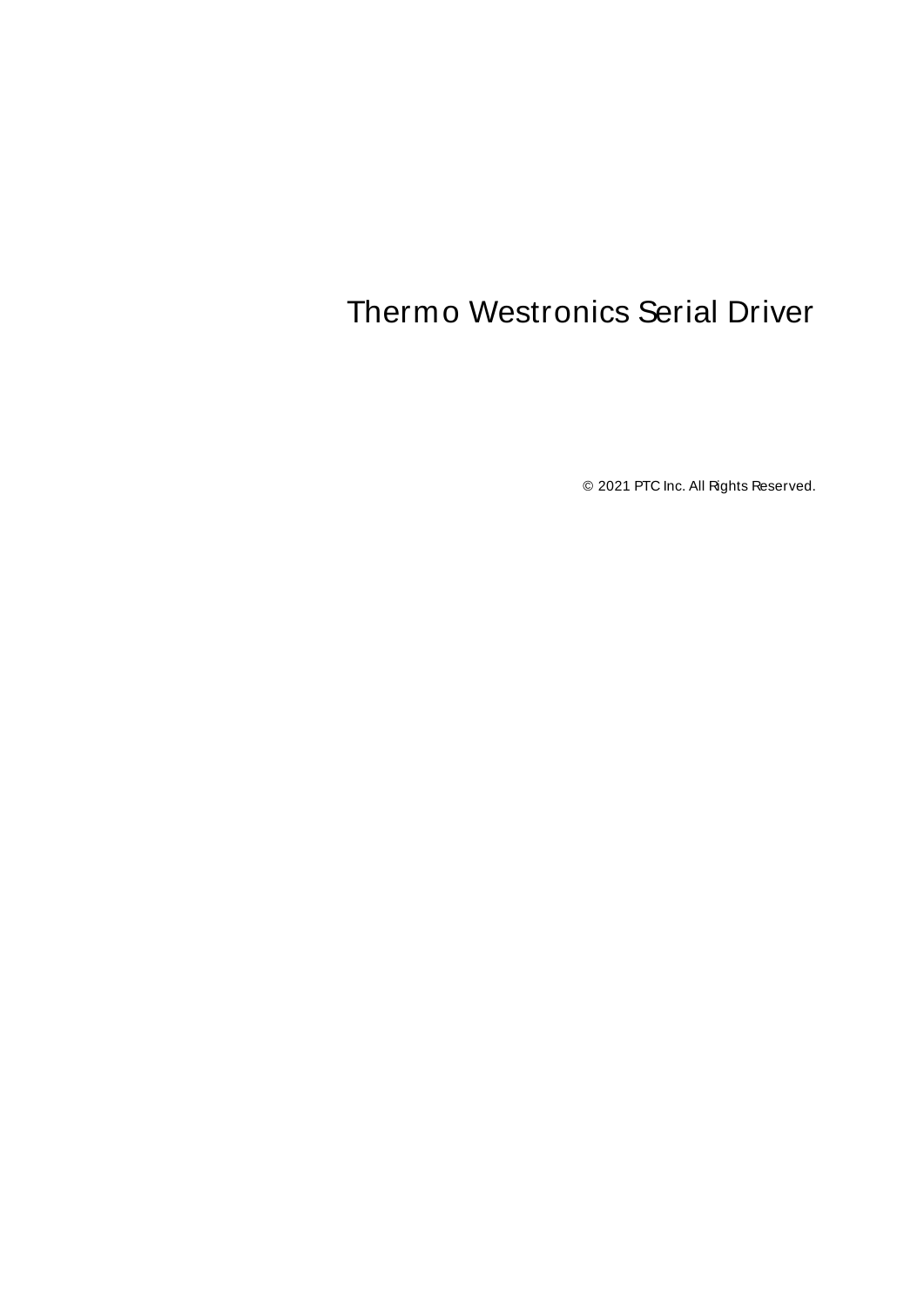# <span id="page-1-0"></span>Table of Contents

| Address <address> is out of range for the specified device or register 31</address>     |
|-----------------------------------------------------------------------------------------|
|                                                                                         |
|                                                                                         |
|                                                                                         |
|                                                                                         |
| Device address <address> is not supported by model <model name=""> 32</model></address> |
|                                                                                         |
|                                                                                         |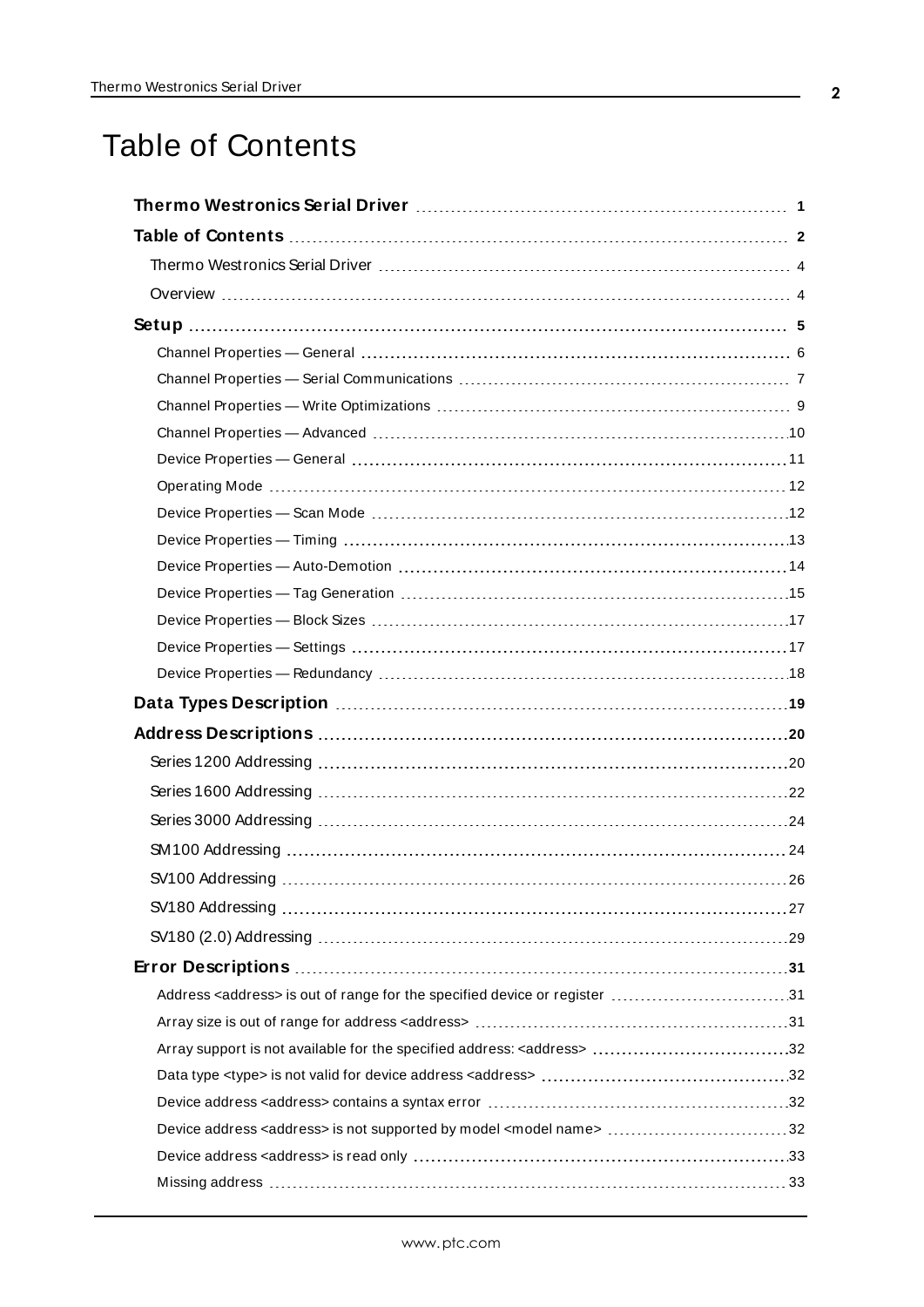| Bad address in block [ <start address=""> to <end address="">] on device <device name=""> 35</device></end></start> |  |
|---------------------------------------------------------------------------------------------------------------------|--|
| Bad array spanning [ <address> to <address>] on device <device name=""> 36</device></address></address>             |  |
|                                                                                                                     |  |
|                                                                                                                     |  |
|                                                                                                                     |  |

<u> 1980 - Johann Barbara, martxa amerikan personal (h. 1980).</u>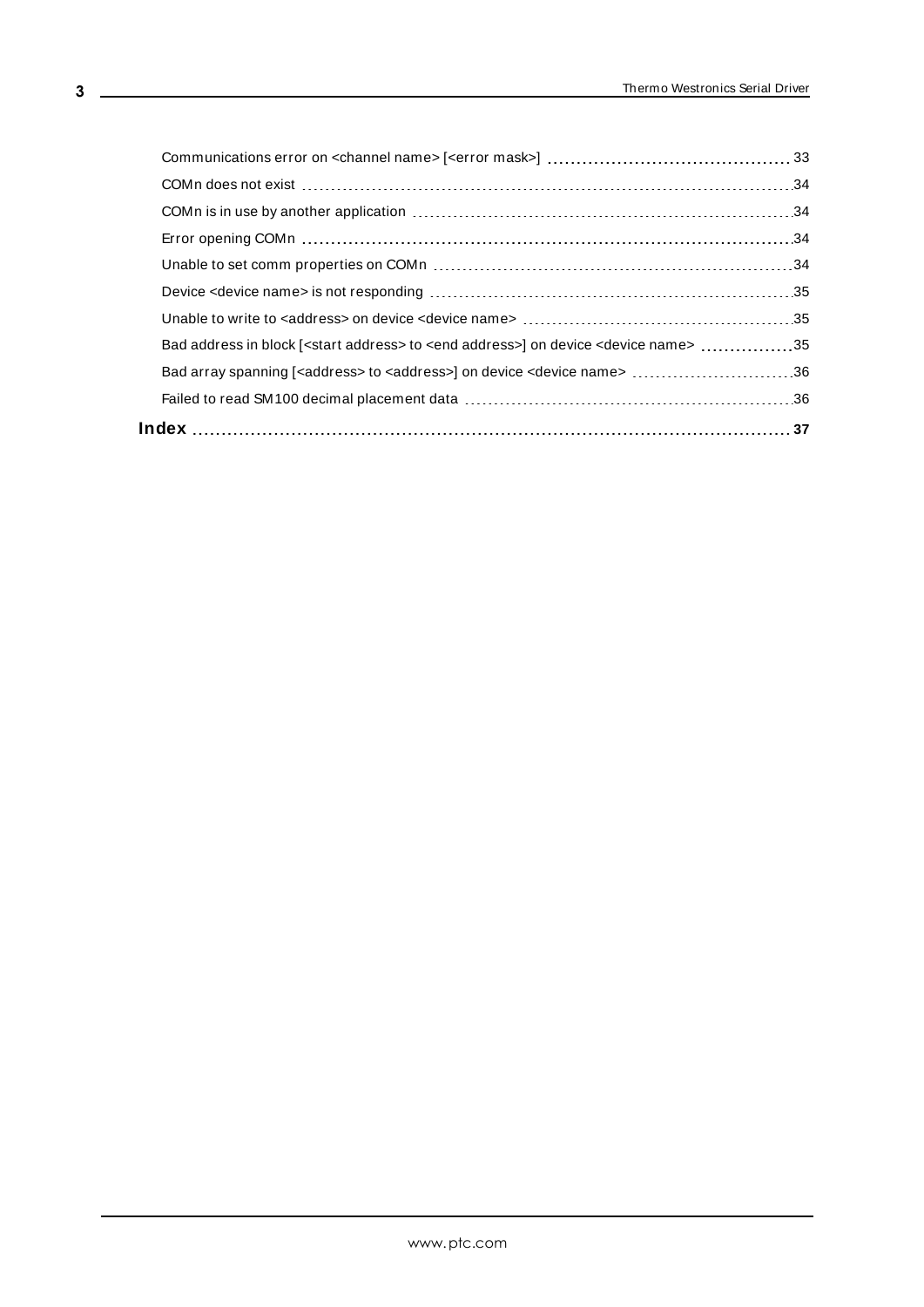### <span id="page-3-0"></span>**Thermo Westronics Serial Driver**

Help version 1.023

#### **CONTENTS**

#### **[Overview](#page-3-1)**

What is the Thermo Westronics Serial Driver?

#### **[Setup](#page-4-0)**

How do I configure a device for use with this driver?

#### **Data Types [Description](#page-18-0)**

What data types does this driver support?

#### **Address [Descriptions](#page-19-0)**

How do I address a data location on a Thermo Westronics Serial device?

#### **Error [Descriptions](#page-30-0)**

<span id="page-3-1"></span>What error messages does the Thermo Westronics Serial Driver produce?

#### **Overview**

The Thermo Westronics Serial Driver provides a reliable way to connect Thermo Westronics Serial devices to OPC Client applications; including HMI, SCADA, Historian, MES, ERP, and countless custom applications. It is intended for use with Thermo Westronics serial devices.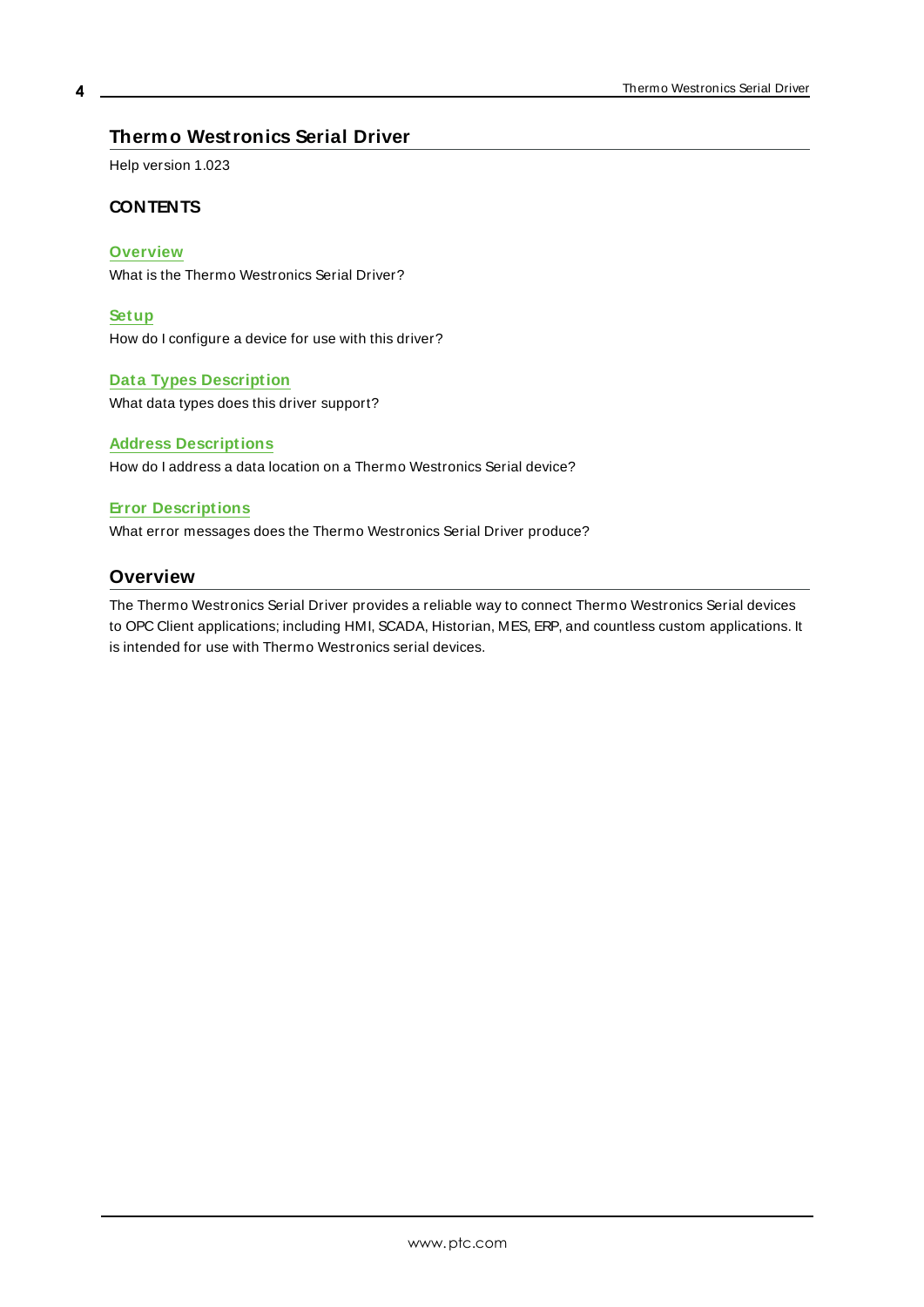#### <span id="page-4-0"></span>**Setup**

#### **Supported Devices**

Series 1200 Recorder Series 1600 Recorder Series 3000 Recorder SM 100 Smart Multiplexer SV100 SV180 SV180 (2.0)-version 2.0A or later

#### **Communication Protocol**

Modbus RTU Protocol.

#### **Supported Communication Properties**

Baud Rate: 300, 600, 1200, 2400, 4800, 9600, 19200 Parity: Odd, Even, None Data Bits: 5, 6, 7, 8 Stop Bits: 1,2

**Note:** Not all devices support the listed configurations.

#### <span id="page-4-2"></span>**Ethernet Encapsulation**

This driver supports Ethernet Encapsulation, which allows the driver to communicate with serial devices attached to an Ethernet network using a terminal server. It may be invoked through the COM ID property group in Channel Properties. For more information, refer to the OPC Server's help documentation.

#### <span id="page-4-1"></span>**Channel and Device Limits**

The maximum number of channels supported by this driver is 100. The maximum number of devices supported by this driver is 31 per channel. The Device ID (PLC Network Address) is assigned in the range 1 to 255.

#### **Flow Control**

When using an RS232 / RS485 converter, the type of flow control that is required will depend upon the needs of the converter. Some converters do not require any flow control whereas others require RTSflow. Consult the converter's documentation to determine its flow requirements. An RS485 converter that provides automatic flow control is recommended.

**Note:** When using the manufacturer's supplied communications cable, it is sometimes necessary to choose a flow control setting of **RTS**or **RTS Always** under the Channel Properties.

The Thermo Westronics Serial Driver supports the RTS Manual flow control option. This selection allows the driver to be configured for operation with radio modems that require special RTStiming characteristics. For more information on RTS Manual flow, refer to the main OPC Server help file topic Channel Wizard.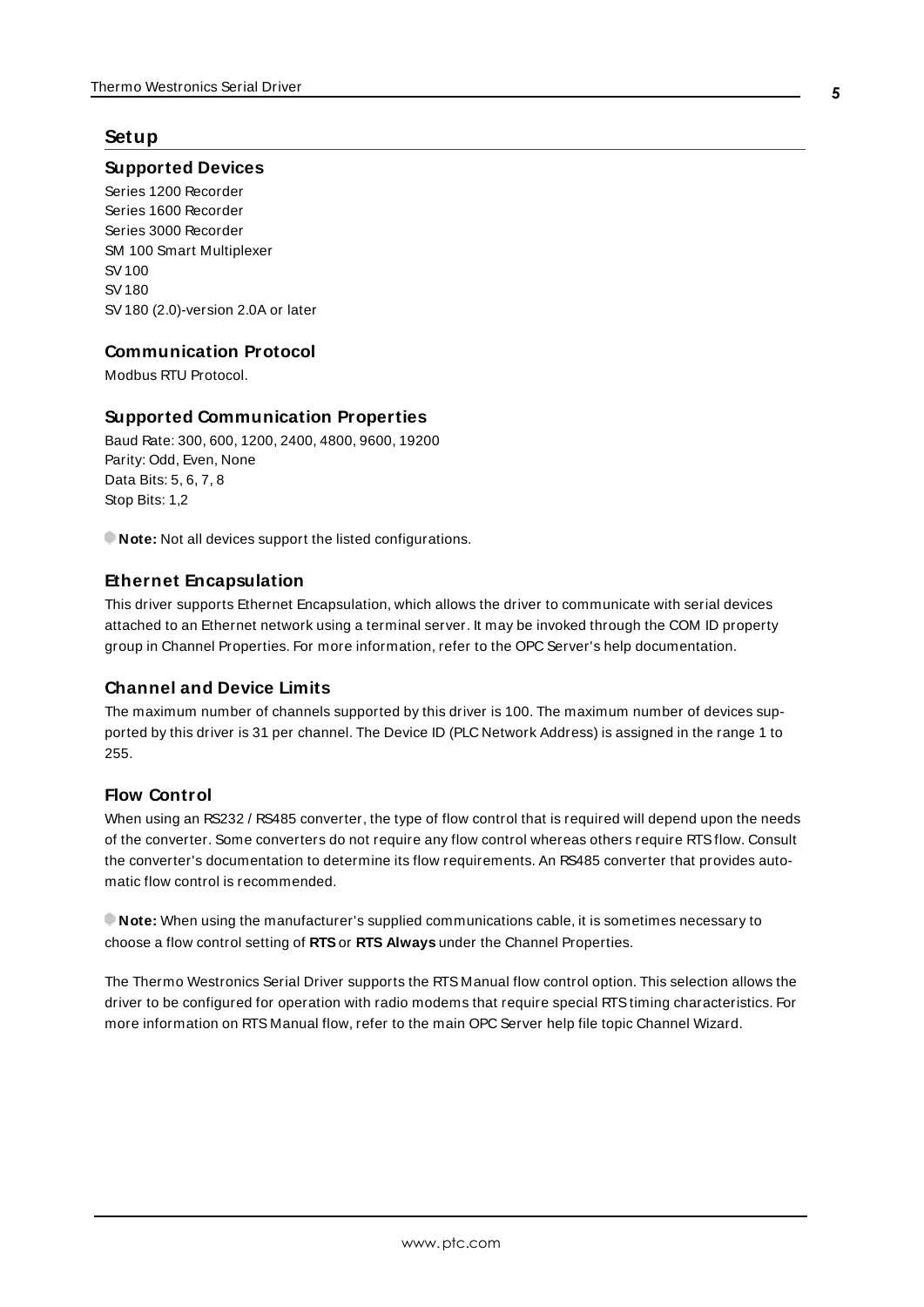#### <span id="page-5-0"></span>**Channel Properties — General**

This server supports the use of multiple simultaneous communications drivers. Each protocol or driver used in a server project is called a channel. A server project may consist of many channels with the same communications driver or with unique communications drivers. A channel acts as the basic building block of an OPC link. This group is used to specify general channel properties, such as the identification attributes and operating mode.

| <b>Property Groups</b>                     | <b>Identification</b><br>н |                |
|--------------------------------------------|----------------------------|----------------|
| General<br>Write Optimizations<br>Advanced | Name                       |                |
|                                            | Description                |                |
|                                            | Driver                     |                |
|                                            | <b>Diagnostics</b><br>н    |                |
|                                            | <b>Diagnostics Capture</b> | <b>Disable</b> |

#### **Identification**

**Name**: Specify the user-defined identity of this channel. In each server project, each channel name must be unique. Although names can be up to 256 characters, some client applications have a limited display window when browsing the OPC server's tag space. The channel name is part of the OPC browser information. The property is required for creating a channel.

For information on reserved characters, refer to "How To... Properly Name a Channel, Device, Tag, and Tag Group" in the server help.

**Description**: Specify user-defined information about this channel.

Many of these properties, including Description, have an associated system tag.

**Driver**: Specify the protocol / driver for this channel. This property specifies the device driver that was selected during channel creation. It is a disabled setting in the channel properties. The property is required for creating a channel.

**Note**: With the server's online full-time operation, these properties can be changed at any time. This includes changing the channel name to prevent clients from registering data with the server. If a client has already acquired an item from the server before the channel name is changed, the items are unaffected. If, after the channel name has been changed, the client application releases the item and attempts to reacquire using the old channel name, the item is not accepted. Changes to the properties should not be made once a large client application has been developed. Utilize proper user role and privilege management to prevent operators from changing properties or accessing server features.

#### **Diagnostics**

**Diagnostics Capture**: When enabled, this option makes the channel's diagnostic information available to OPC applications allows the usage of statistics tags that provide feedback to client applications regarding the operation of the channel. Because the server's diagnostic features require a minimal amount of overhead processing, it is recommended that they be utilized when needed and disabled when not. The default is disabled.

**Note:** This property is not available if the driver does not support diagnostics.

**• For more information, refer to "Communication Diagnostics" and "Statistics Tags" in the server help.**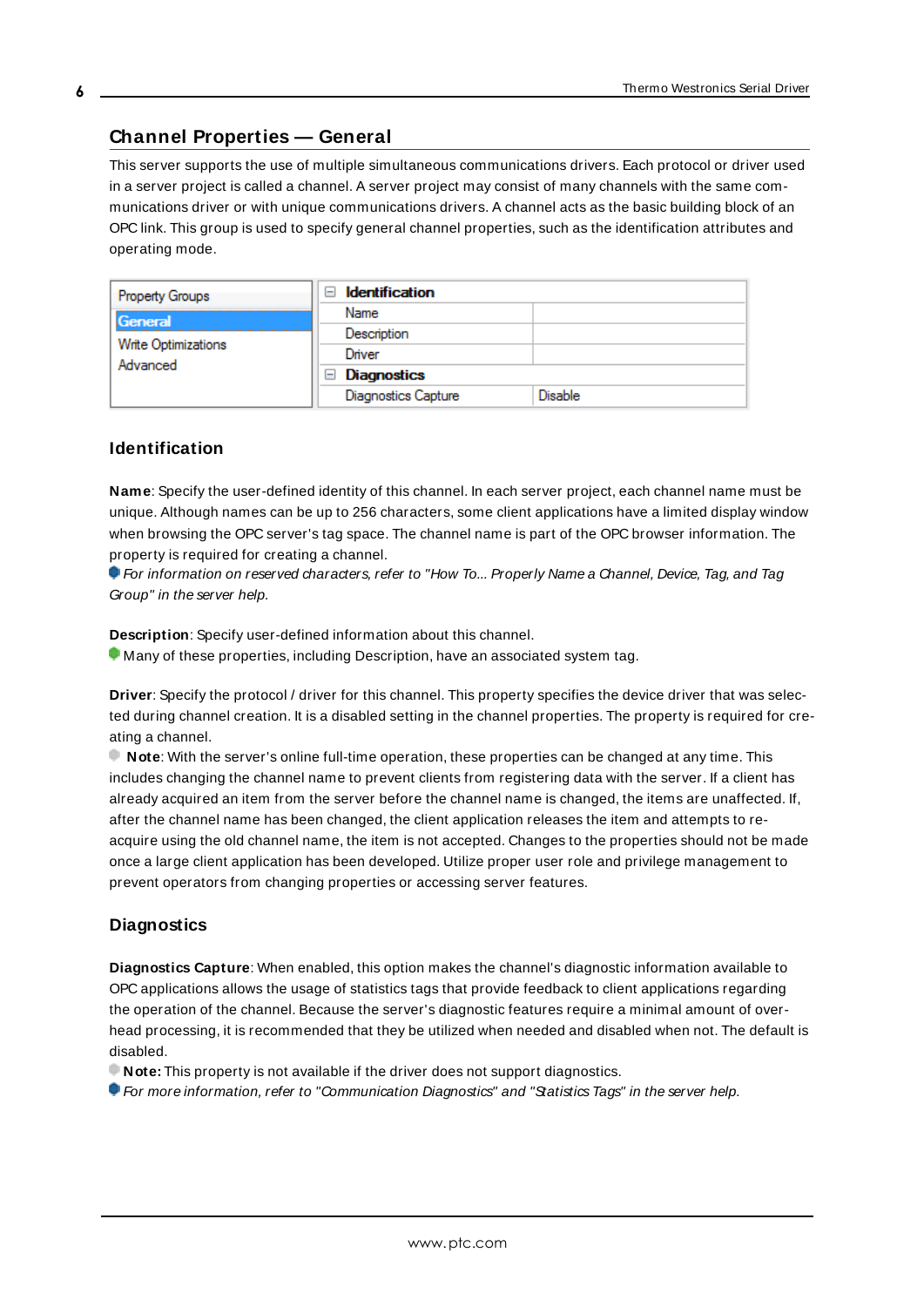#### <span id="page-6-0"></span>**Channel Properties — Serial Communications**

Serial communication properties are available to serial drivers and vary depending on the driver, connection type, and options selected. Below is a superset of the possible properties. Click to jump to one of the sections: **[Connection](#page-6-1) Type**, **Serial Port [Settings](#page-6-2)** or **[Ethernet](#page-7-0) Settings**, and **[Operational](#page-7-1) Behavior**.

**Note**: With the server's online full-time operation, these properties can be changed at any time. Utilize proper user role and privilege management to prevent operators from changing properties or accessing server features.

| Property Groups              | <b>Connection Type</b><br>$=$      |                   |
|------------------------------|------------------------------------|-------------------|
| General                      | Physical Medium                    | <b>COM Port</b>   |
| <b>Serial Communications</b> | <b>Serial Port Settings</b><br>$=$ |                   |
| Write Optimizations          | COM ID                             | 39                |
| Advanced                     | <b>Baud Rate</b>                   | 19200             |
|                              | Data Bits                          | 8                 |
|                              | Parity                             | None              |
|                              | Stop Bits                          |                   |
|                              | <b>Flow Control</b>                | <b>RTS Always</b> |
|                              | <b>Operational Behavior</b><br>н   |                   |
|                              | <b>Report Communication Errors</b> | Enable            |
|                              | Close Idle Connection              | Enable            |
|                              | Idle Time to Close (s)             | 15                |

#### <span id="page-6-1"></span>**Connection Type**

**Physical Medium**: Choose the type of hardware device for data communications. Options include COM Port, None, Modem, and Ethernet Encapsulation. The default is COM Port.

- <sup>l</sup> **None**: Select None to indicate there is no physical connection, which displays the **[Operation](#page-8-1) with no [Communications](#page-8-1)** section.
- <sup>l</sup> **COM Port**: Select Com Port to display and configure the **Serial Port [Settings](#page-6-2)** section.
- **Modem**: Select Modem if phone lines are used for communications, which are configured in the **Modem [Settings](#page-8-2)** section.
- **Ethernet Encap.**: Select if Ethernet Encapsulation is used for communications, which displays the **[Ethernet](#page-7-0) Settings** section.
- **Shared**: Verify the connection is correctly identified as sharing the current configuration with another channel. This is a read-only property.

#### <span id="page-6-2"></span>**Serial Port Settings**

**COM ID**: Specify the Communications ID to be used when communicating with devices assigned to the channel. The valid range is 1 to 9991 to 16. The default is 1.

**Baud Rate**: Specify the baud rate to be used to configure the selected communications port.

**Data Bits**: Specify the number of data bits per data word. Options include 5, 6, 7, or 8.

**Parity**: Specify the type of parity for the data. Options include Odd, Even, or None.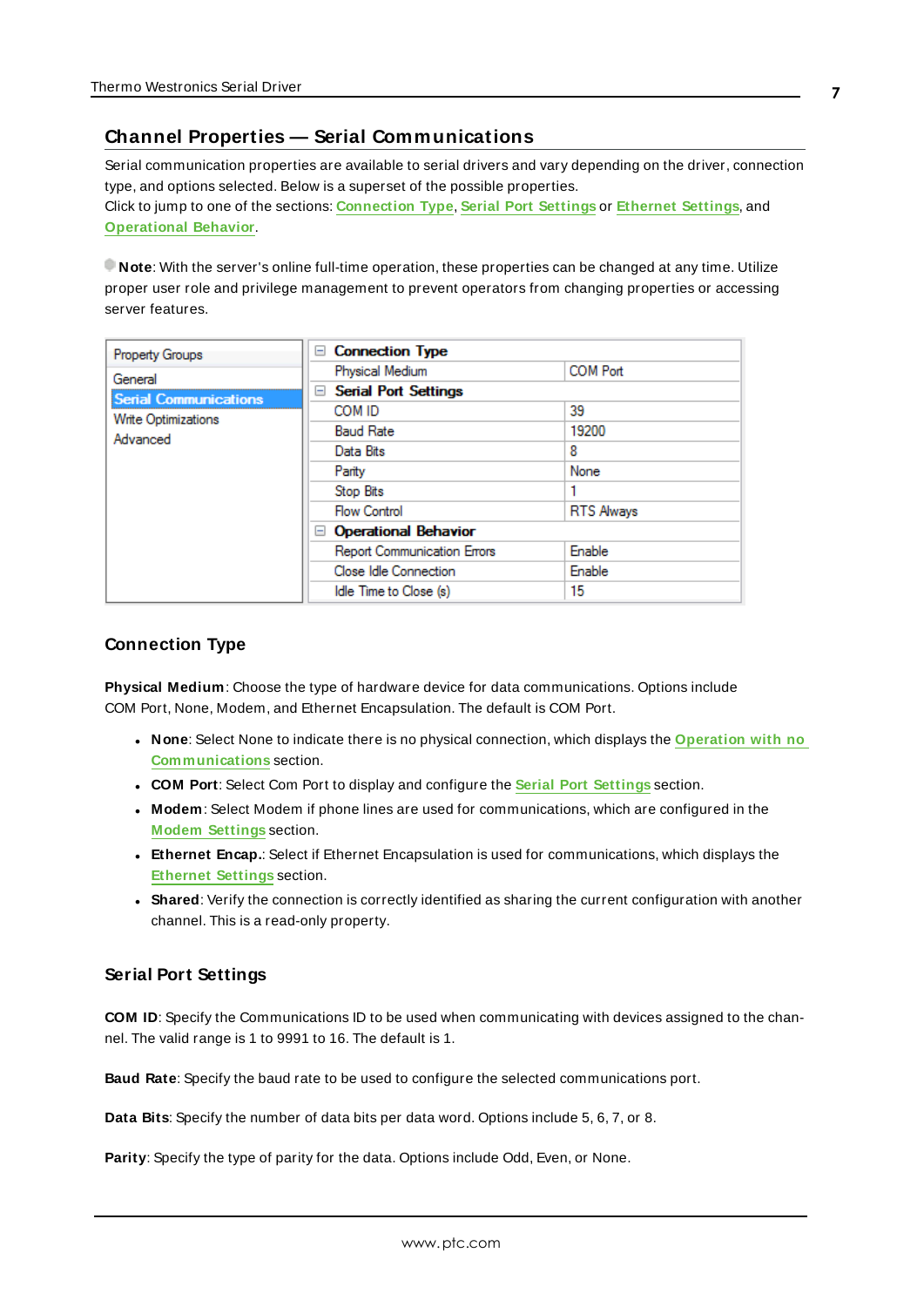**Stop Bits**: Specify the number of stop bits per data word. Options include 1 or 2.

**Flow Control**: Select how the RTSand DTRcontrol lines are utilized. Flow control is required to communicate with some serial devices. Options are:

- **None:** This option does not toggle or assert control lines.
- **DTR:** This option asserts the DTR line when the communications port is opened and remains on.
- **RTS:** This option specifies that the RTS line is high if bytes are available for transmission. After all buffered bytes have been sent, the RTSline is low. This is normally used with RS232/RS485 converter hardware.
- **RTS, DTR:** This option is a combination of DTR and RTS.
- <sup>l</sup> **RTS Always**: This option asserts the RTSline when the communication port is opened and remains on.
- <sup>l</sup> **RTS Manual**: This option asserts the RTSline based on the timing properties entered for RTSLine Control. It is only available when the driver supports manual RTSline control (or when the properties are shared and at least one of the channels belongs to a driver that provides this support). RTS Manual adds an **RTS Line Control** property with options as follows:
	- **Raise:** This property specifies the amount of time that the RTS line is raised prior to data transmission. The valid range is 0 to 9999 milliseconds. The default is 10 milliseconds.
	- **Drop**: This property specifies the amount of time that the RTS line remains high after data transmission. The valid range is 0 to 9999 milliseconds. The default is 10 milliseconds.
	- **Poll Delay**: This property specifies the amount of time that polling for communications is delayed. The valid range is 0 to 9999. The default is 10 milliseconds.

**Tip**: When using two-wire RS-485, "echoes" may occur on the communication lines. Since this communication does not support echo suppression, it is recommended that echoes be disabled or a RS-485 converter be used.

#### <span id="page-7-1"></span>**Operational Behavior**

- <sup>l</sup> **Report Communication Errors**: Enable or disable reporting of low-level communications errors. When enabled, low-level errors are posted to the Event Log as they occur. When disabled, these same errors are not posted even though normal request failures are. The default is Enable.
- <sup>l</sup> **Close Idle Connection**: Choose to close the connection when there are no longer any tags being referenced by a client on the channel. The default is Enable.
- <sup>l</sup> **Idle Time to Close**: Specify the amount of time that the server waits once all tags have been removed before closing the COM port. The default is 15 seconds.

#### <span id="page-7-0"></span>**Ethernet Settings**

**Note**: Not all serial drivers support Ethernet Encapsulation. If this group does not appear, the functionality is not supported.

Ethernet Encapsulation provides communication with serial devices connected to terminal servers on the Ethernet network. A terminal server is essentially a virtual serial port that converts TCP/IP messages on the Ethernet network to serial data. Once the message has been converted, users can connect standard devices that support serial communications to the terminal server. The terminal server's serial port must be properly configured to match the requirements of the serial device to which it is attached. For more information, refer to "Using Ethernet Encapsulation" in the server help.

**· Network Adapter**: Indicate a network adapter to bind for Ethernet devices in this channel. Choose a network adapter to bind to or allow the OSto select the default.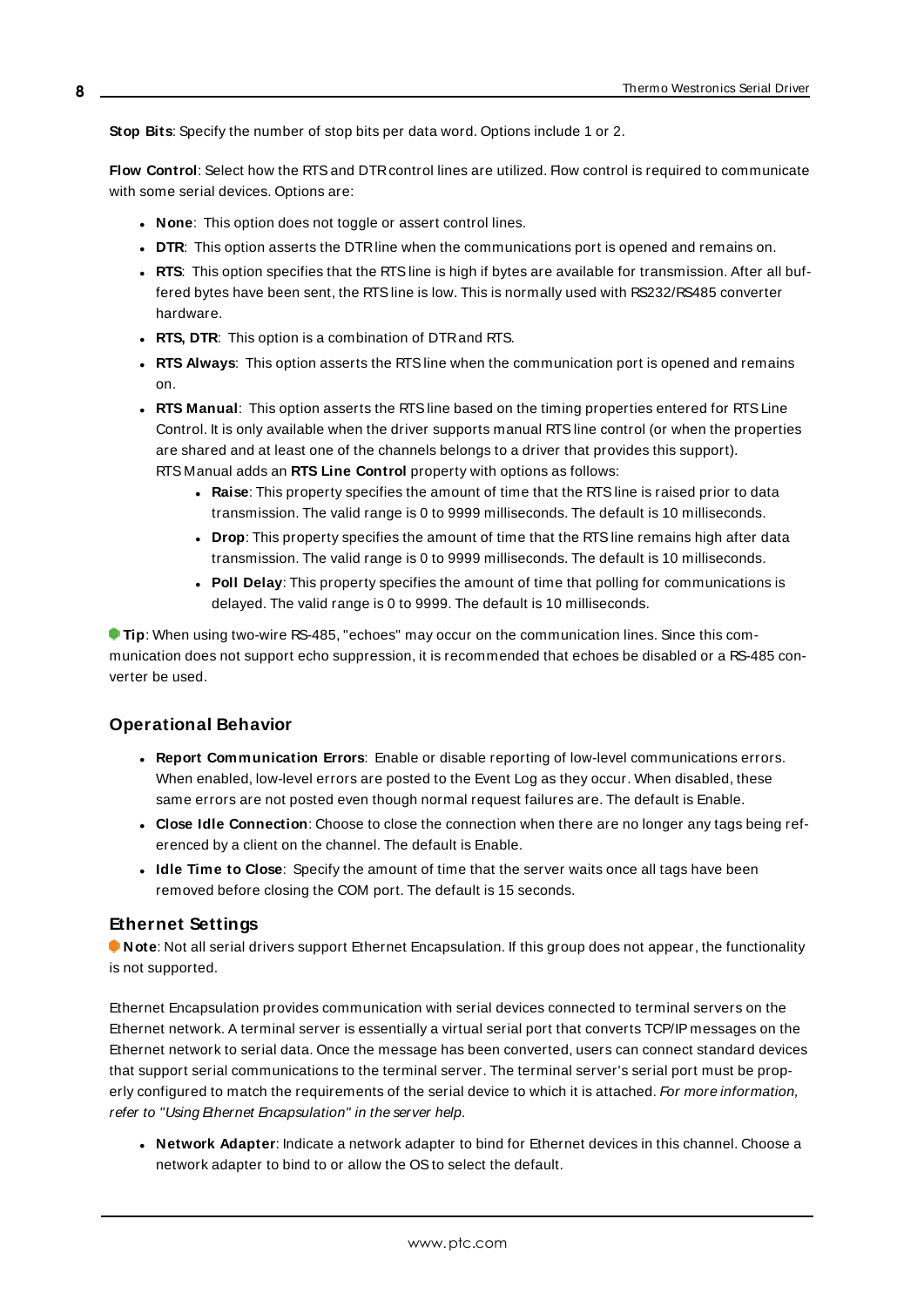Specific drivers may display additional Ethernet Encapsulation properties. For more information, refer to **Channel Properties — Ethernet Encapsulation**.

#### <span id="page-8-2"></span>**Modem Settings**

- **Modem**: Specify the installed modem to be used for communications.
- **Connect Timeout**: Specify the amount of time to wait for connections to be established before failing a read or write. The default is 60 seconds.
- <sup>l</sup> **Modem Properties**: Configure the modem hardware. When clicked, it opens vendor-specific modem properties.
- **Auto-Dial**: Enables the automatic dialing of entries in the Phonebook. The default is Disable. For more information, refer to "Modem Auto-Dial" in the server help.
- <sup>l</sup> **Report Communication Errors**: Enable or disable reporting of low-level communications errors. When enabled, low-level errors are posted to the Event Log as they occur. When disabled, these same errors are not posted even though normal request failures are. The default is Enable.
- **Close Idle Connection**: Choose to close the modem connection when there are no longer any tags being referenced by a client on the channel. The default is Enable.
- <sup>l</sup> **Idle Time to Close**: Specify the amount of time that the server waits once all tags have been removed before closing the modem connection. The default is 15 seconds.

#### <span id="page-8-1"></span>**Operation with no Communications**

**Read Processing**: Select the action to be taken when an explicit device read is requested. Options include Ignore and Fail. Ignore does nothing; Fail provides the client with an update that indicates failure. The default setting is Ignore.

#### <span id="page-8-0"></span>**Channel Properties — Write Optimizations**

The server must ensure that the data written from the client application gets to the device on time. Given this goal, the server provides optimization properties to meet specific needs or improve application responsiveness.

| <b>Property Groups</b>     | $\Box$ Write Optimizations |                                      |
|----------------------------|----------------------------|--------------------------------------|
| General                    | Optimization Method        | Write Only Latest Value for All Tags |
|                            | Duty Cycle                 |                                      |
| <b>Write Optimizations</b> |                            |                                      |

#### **Write Optimizations**

**Optimization Method**: Controls how write data is passed to the underlying communications driver. The options are:

- <sup>l</sup> **Write All Values for All Tags**: This option forces the server to attempt to write every value to the controller. In this mode, the server continues to gather write requests and add them to the server's internal write queue. The server processes the write queue and attempts to empty it by writing data to the device as quickly as possible. This mode ensures that everything written from the client applications is sent to the target device. This mode should be selected if the write operation order or the write item's content must uniquely be seen at the target device.
- <sup>l</sup> **Write Only Latest Value for Non-Boolean Tags**: Many consecutive writes to the same value can accumulate in the write queue due to the time required to actually send the data to the device. If the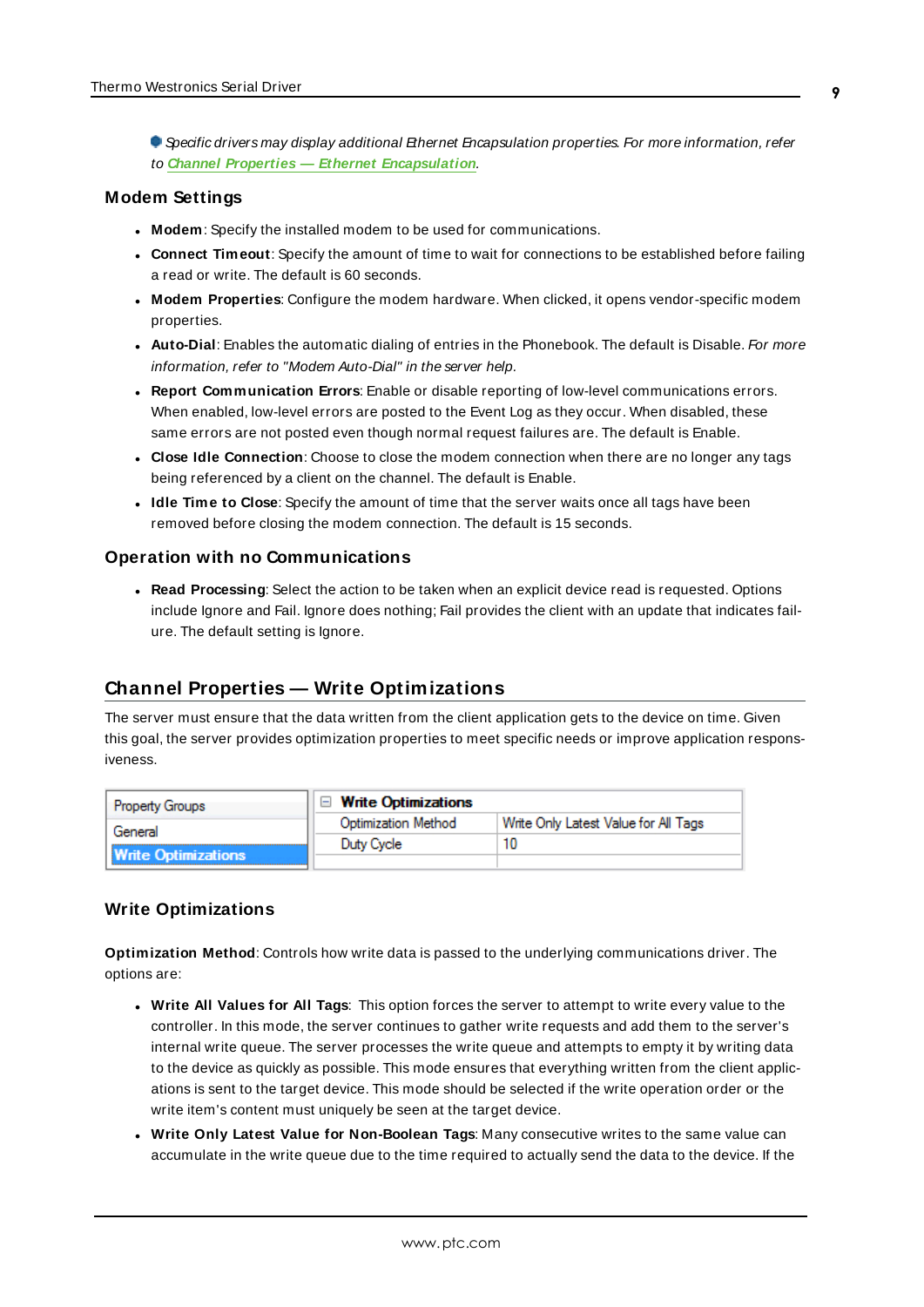server updates a write value that has already been placed in the write queue, far fewer writes are needed to reach the same final output value. In this way, no extra writes accumulate in the server's queue. When the user stops moving the slide switch, the value in the device is at the correct value at virtually the same time. As the mode states, any value that is not a Boolean value is updated in the server's internal write queue and sent to the device at the next possible opportunity. This can greatly improve the application performance.

**Note**: This option does not attempt to optimize writes to Boolean values. It allows users to optimize the operation of HMI data without causing problems with Boolean operations, such as a momentary push button.

<sup>l</sup> **Write Only Latest Value for All Tags**: This option takes the theory behind the second optimization mode and applies it to all tags. It is especially useful if the application only needs to send the latest value to the device. This mode optimizes all writes by updating the tags currently in the write queue before they are sent. This is the default mode.

**Duty Cycle**: is used to control the ratio of write to read operations. The ratio is always based on one read for every one to ten writes. The duty cycle is set to ten by default, meaning that ten writes occur for each read operation. Although the application is performing a large number of continuous writes, it must be ensured that read data is still given time to process. A setting of one results in one read operation for every write operation. If there are no write operations to perform, reads are processed continuously. This allows optimization for applications with continuous writes versus a more balanced back and forth data flow. **Note**: It is recommended that the application be characterized for compatibility with the write optimization enhancements before being used in a production environment.

## <span id="page-9-0"></span>**Channel Properties — Advanced**

This group is used to specify advanced channel properties. Not all drivers support all properties; so the Advanced group does not appear for those devices.

| Property Groups                | $\Box$ Non-Normalized Float Handling |                   |
|--------------------------------|--------------------------------------|-------------------|
| General<br>Write Optimizations | <b>Floating-Point Values</b>         | Replace with Zero |
|                                | <b>Inter-Device Delay</b>            |                   |
| Advanced                       | Inter-Device Delay (ms)              |                   |
|                                |                                      |                   |

**Non-Normalized Float Handling**: A non-normalized value is defined as Infinity, Not-a-Number (NaN), or as a Denormalized Number. The default is Replace with Zero. Drivers that have native float handling may default to Unmodified. Non-normalized float handling allows users to specify how a driver handles non-normalized IEEE-754 floating point data. Descriptions of the options are as follows:

- <sup>l</sup> **Replace with Zero**: This option allows a driver to replace non-normalized IEEE-754 floating point values with zero before being transferred to clients.
- <sup>l</sup> **Unmodified**: This option allows a driver to transfer IEEE-754 denormalized, normalized, non-number, and infinity values to clients without any conversion or changes.

**Note:** This property is not available if the driver does not support floating-point values or if it only supports the option that is displayed. According to the channel's float normalization setting, only real-time driver tags (such as values and arrays) are subject to float normalization. For example, EFM data is not affected by this setting.

For more information on the floating-point values, refer to "How To ... Work with Non-Normalized Floating-Point Values" in the server help.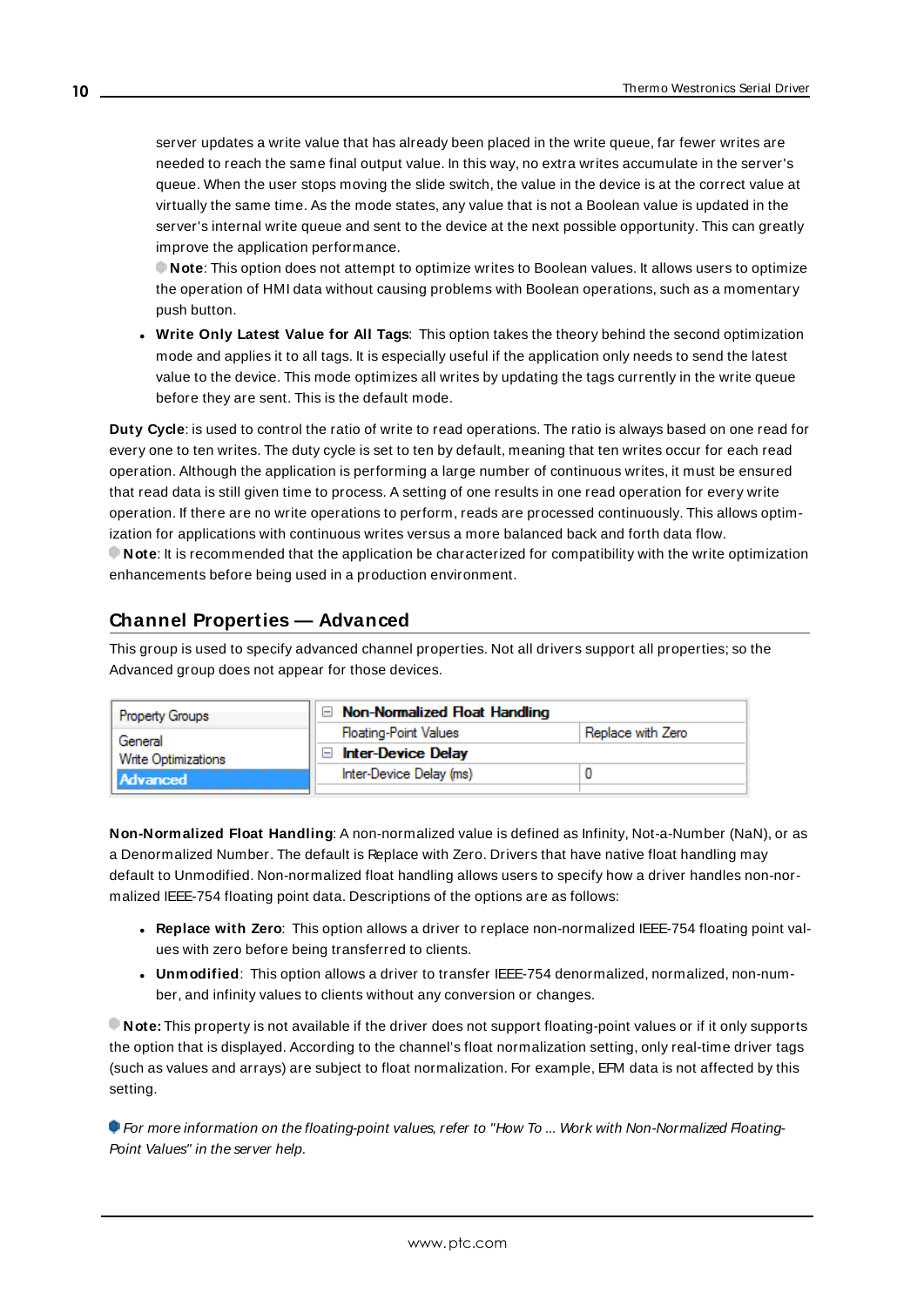**Inter-Device Delay**: Specify the amount of time the communications channel waits to send new requests to the next device after data is received from the current device on the same channel. Zero (0) disables the delay.

<span id="page-10-0"></span>**Note:** This property is not available for all drivers, models, and dependent settings.

#### **Device Properties — General**

A device represents a single target on a communications channel. If the driver supports multiple controllers, users must enter a device ID for each controller.

| Property Groups | <b>Identification</b><br>$\equiv$ |         |
|-----------------|-----------------------------------|---------|
| General         | Name                              |         |
| Scan Mode       | Description                       |         |
|                 | Channel Assignment                |         |
|                 | Driver                            |         |
|                 | Model                             |         |
|                 | <b>ID</b> Format                  | Decimal |
|                 | ID                                | 2       |

#### <span id="page-10-4"></span>**Identification**

**Name**: Specify the name of the device. It is a logical user-defined name that can be up to 256 characters long and may be used on multiple channels.

**Note**: Although descriptive names are generally a good idea, some OPC client applications may have a limited display window when browsing the OPC server's tag space. The device name and channel name become part of the browse tree information as well. Within an OPC client, the combination of channel name and device name would appear as "ChannelName.DeviceName".

For more information, refer to "How To... Properly Name a Channel, Device, Tag, and Tag Group" in server help.

**Description**: Specify the user-defined information about this device.

<span id="page-10-1"></span>**Many of these properties, including Description, have an associated system tag.** 

<span id="page-10-2"></span>**Channel Assignment**: Specify the user-defined name of the channel to which this device currently belongs.

<span id="page-10-3"></span>**Driver**: Selected protocol driver for this device.

**Model**: Specify the type of device that is associated with this ID. The contents of the drop-down menu depend on the type of communications driver being used. Models that are not supported by a driver are disabled. If the communications driver supports multiple device models, the model selection can only be changed when there are no client applications connected to the device.

**Note:** If the communication driver supports multiple models, users should try to match the model selection to the physical device. If the device is not represented in the drop-down menu, select a model that conforms closest to the target device. Some drivers support a model selection called "Open," which allows users to communicate without knowing the specific details of the target device. For more information, refer to the driver help documentation.

**ID**: Specify the device's driver-specific station or node. The type of ID entered depends on the communications driver being used. For many communication drivers, the ID is a numeric value. Drivers that support a Numeric ID provide users with the option to enter a numeric value whose format can be changed to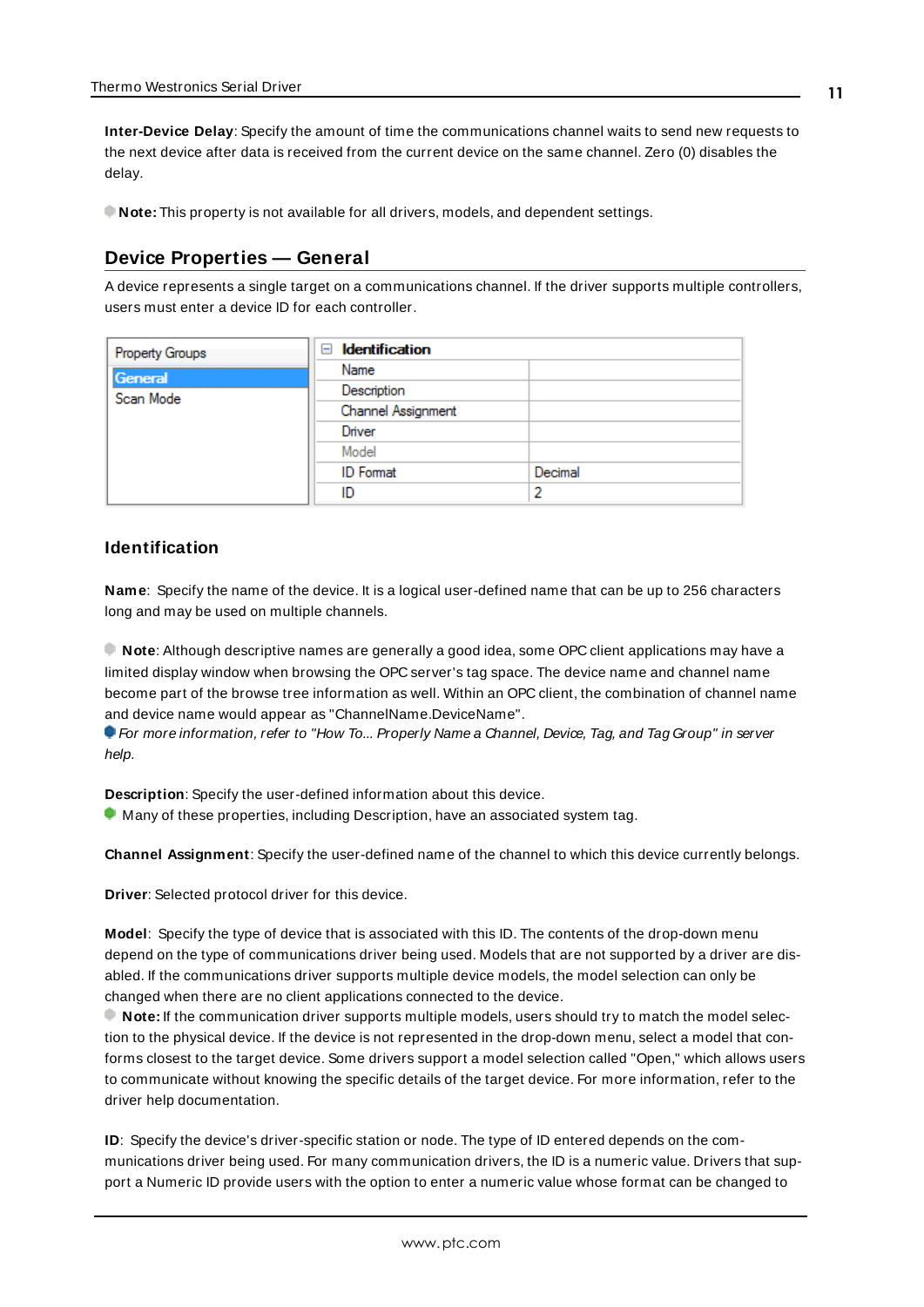<span id="page-11-3"></span>suit the needs of the application or the characteristics of the selected communications driver. The format is set by the driver by default. Options include Decimal, Octal, and Hexadecimal.

**Note**: If the driver is Ethernet-based or supports an unconventional station or node name, the device's TCP/IPaddress may be used as the device ID. TCP/IPaddresses consist of four values that are separated by periods, with each value in the range of 0 to 255. Some device IDs are string based. There may be additional properties to configure within the ID field, depending on the driver. For more information, refer to the driver's help documentation.

### <span id="page-11-0"></span>**Operating Mode**

| <b>Property Groups</b> | <b>Identification</b>        |        |
|------------------------|------------------------------|--------|
| General<br>Scan Mode   | <b>Operating Mode</b><br>a l |        |
|                        | Data Collection              | Enable |
|                        | Simulated                    | No     |

<span id="page-11-2"></span>**Data Collection**: This property controls the device's active state. Although device communications are enabled by default, this property can be used to disable a physical device. Communications are not attempted when a device is disabled. From a client standpoint, the data is marked as invalid and write operations are not accepted. This property can be changed at any time through this property or the device system tags.

<span id="page-11-5"></span>**Simulated**: Place the device into or out of Simulation Mode. In this mode, the driver does not attempt to communicate with the physical device, but the server continues to return valid OPC data. Simulated stops physical communications with the device, but allows OPC data to be returned to the OPC client as valid data. While in Simulation Mode, the server treats all device data as reflective: whatever is written to the simulated device is read back and each OPC item is treated individually. The item's memory map is based on the group Update Rate. The data is not saved if the server removes the item (such as when the server is reinitialized). The default is No.

**Notes:**

- 1. This System tag (\_Simulated) is read only and cannot be written to for runtime protection. The System tag allows this property to be monitored from the client.
- 2. In Simulation mode, the item's memory map is based on client update rate(s) (Group Update Rate for OPC clients or Scan Rate for native and DDEinterfaces). This means that two clients that reference the same item with different update rates return different data.

 Simulation Mode is for test and simulation purposes only. It should never be used in a production environment.

#### <span id="page-11-1"></span>**Device Properties — Scan Mode**

The Scan Mode specifies the subscribed-client requested scan rate for tags that require device communications. Synchronous and asynchronous device reads and writes are processed as soon as possible; unaffected by the Scan Mode properties.

| <b>Property Groups</b> | Scan Mode                  |                                      |
|------------------------|----------------------------|--------------------------------------|
| General                | Scan Mode                  | Respect Client-Specified Scan Rate v |
| Scan Mode              | Initial Updates from Cache | Disable                              |
|                        |                            |                                      |

<span id="page-11-4"></span>**Scan Mode**: Specify how tags in the device are scanned for updates sent to subscribing clients. Descriptions of the options are: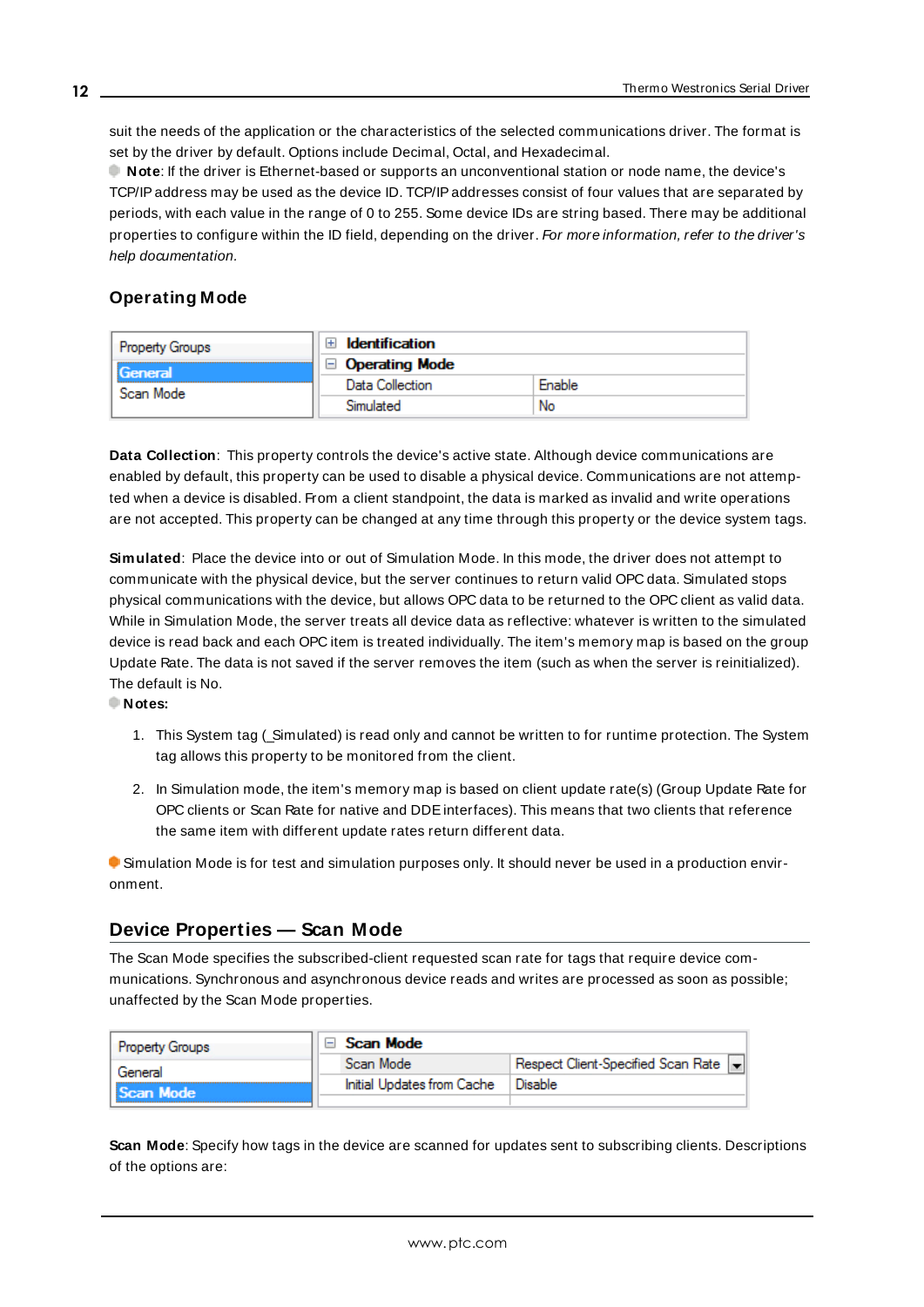- <sup>l</sup> **Respect Client-Specified Scan Rate**: This mode uses the scan rate requested by the client.
- <sup>l</sup> **Request Data No Faster than Scan Rate**: This mode specifies the value set as the maximum scan rate. The valid range is 10 to 99999990 milliseconds. The default is 1000 milliseconds. **Note**: When the server has an active client and items for the device and the scan rate value is increased, the changes take effect immediately. When the scan rate value is decreased, the changes do not take effect until all client applications have been disconnected.
- <sup>l</sup> **Request All Data at Scan Rate**: This mode forces tags to be scanned at the specified rate for subscribed clients. The valid range is 10 to 99999990 milliseconds. The default is 1000 milliseconds.
- <span id="page-12-3"></span><sup>l</sup> **Do Not Scan, Demand Poll Only**: This mode does not periodically poll tags that belong to the device nor perform a read to get an item's initial value once it becomes active. It is the OPC client's responsibility to poll for updates, either by writing to the \_DemandPoll tag or by issuing explicit device reads for individual items. For more information, refer to "Device Demand Poll" in server help.
- <span id="page-12-5"></span><sup>l</sup> **Respect Tag-Specified Scan Rate**: This mode forces static tags to be scanned at the rate specified in their static configuration tag properties. Dynamic tags are scanned at the client-specified scan rate.

<span id="page-12-4"></span>**Initial Updates from Cache**: When enabled, this option allows the server to provide the first updates for newly activated tag references from stored (cached) data. Cache updates can only be provided when the new item reference shares the same address, scan rate, data type, client access, and scaling properties. A device read is used for the initial update for the first client reference only. The default is disabled; any time a client activates a tag reference the server attempts to read the initial value from the device.

## <span id="page-12-1"></span><span id="page-12-0"></span>**Device Properties — Timing**

The device Timing properties allow the driver's response to error conditions to be tailored to fit the application's needs. In many cases, the environment requires changes to these properties for optimum performance. Factors such as electrically generated noise, modem delays, and poor physical connections can influence how many errors or timeouts a communications driver encounters. Timing properties are specific to each configured device.

| <b>Property Groups</b> | <b>Communication Timeouts</b><br>$\blacksquare$ |      |
|------------------------|-------------------------------------------------|------|
| General<br>Scan Mode   | Connect Timeout (s)                             |      |
|                        | Request Timeout (ms)                            | 1000 |
| <b>Timing</b>          | Attempts Before Timeout                         |      |
| Redundancy             | Timing<br>$\overline{}$                         |      |
|                        | Inter-Request Delay (ms)                        |      |

#### <span id="page-12-2"></span>**Communications Timeouts**

**Connect Timeout**: This property (which is used primarily by Ethernet based drivers) controls the amount of time required to establish a socket connection to a remote device. The device's connection time often takes longer than normal communications requests to that same device. The valid range is 1 to 30 seconds. The default is typically 3 seconds, but can vary depending on the driver's specific nature. If this setting is not supported by the driver, it is disabled.

**Note**: Due to the nature of UDPconnections, the connection timeout setting is not applicable when communicating via UDP.

**Request Timeout**: Specify an interval used by all drivers to determine how long the driver waits for a response from the target device to complete. The valid range is 50 to 9,999,999 milliseconds (167.6667 minutes). The default is usually 1000 milliseconds, but can vary depending on the driver. The default timeout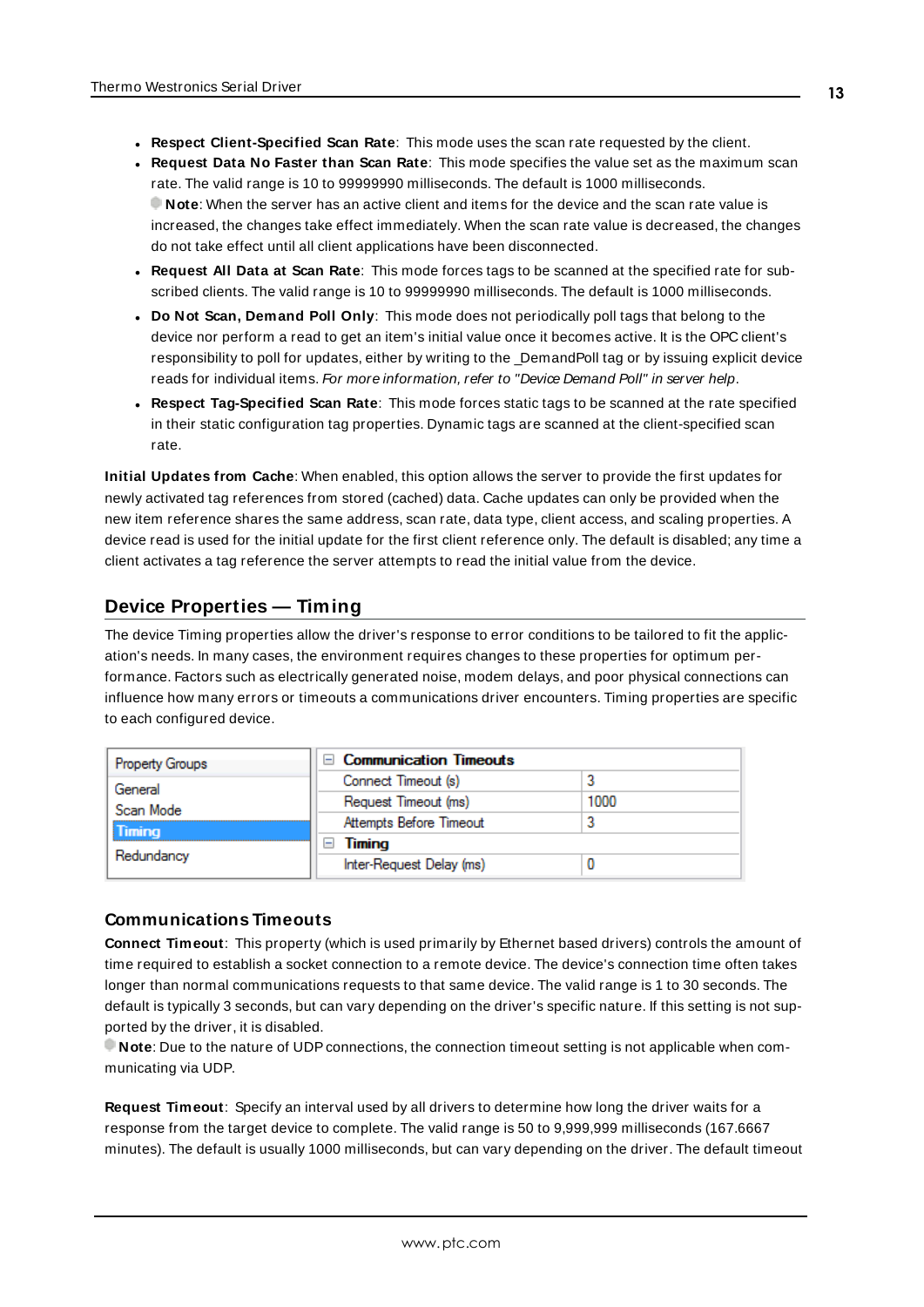<span id="page-13-5"></span>for most serial drivers is based on a baud rate of 9600 baud or better. When using a driver at lower baud rates, increase the timeout to compensate for the increased time required to acquire data.

<span id="page-13-1"></span>**Attempts Before Timeout**: Specify how many times the driver issues a communications request before considering the request to have failed and the device to be in error. The valid range is 1 to 10. The default is typically 3, but can vary depending on the driver's specific nature. The number of attempts configured for an application depends largely on the communications environment. This property applies to both connection attempts and request attempts.

### <span id="page-13-4"></span>**Timing**

**Inter-Request Delay**: Specify how long the driver waits before sending the next request to the target device. It overrides the normal polling frequency of tags associated with the device, as well as one-time reads and writes. This delay can be useful when dealing with devices with slow turnaround times and in cases where network load is a concern. Configuring a delay for a device affects communications with all other devices on the channel. It is recommended that users separate any device that requires an interrequest delay to a separate channel if possible. Other communications properties (such as communication serialization) can extend this delay. The valid range is 0 to 300,000 milliseconds; however, some drivers may limit the maximum value due to a function of their particular design. The default is 0, which indicates no delay between requests with the target device.

<span id="page-13-0"></span>**Note**: Not all drivers support Inter-Request Delay. This setting does not appear if it is not available.

## **Device Properties — Auto-Demotion**

The Auto-Demotion properties can temporarily place a device off-scan in the event that a device is not responding. By placing a non-responsive device offline for a specific time period, the driver can continue to optimize its communications with other devices on the same channel. After the time period has been reached, the driver re-attempts to communicate with the non-responsive device. If the device is responsive, the device is placed on-scan; otherwise, it restarts its off-scan time period.

|  | <b>Property Groups</b> | $\Box$ Auto-Demotion                    |                                           |
|--|------------------------|-----------------------------------------|-------------------------------------------|
|  | General                | Demote on Failure                       | $\overline{\phantom{0}}$<br><b>Enable</b> |
|  | Scan Mode              | Timeouts to Demote                      |                                           |
|  | Timina                 | Demotion Period (ms)                    | 10000                                     |
|  | Auto-Demotion          | Discard Requests when Demoted   Disable |                                           |
|  |                        |                                         |                                           |

<span id="page-13-2"></span>**Demote on Failure**: When enabled, the device is automatically taken off-scan until it is responding again. **Tip:** Determine when a device is off-scan by monitoring its demoted state using the \_AutoDemoted system tag.

<span id="page-13-6"></span>**Timeouts to Demote**: Specify how many successive cycles of request timeouts and retries occur before the device is placed off-scan. The valid range is 1 to 30 successive failures. The default is 3.

<span id="page-13-3"></span>**Demotion Period**: Indicate how long the device should be placed off-scan when the timeouts value is reached. During this period, no read requests are sent to the device and all data associated with the read requests are set to bad quality. When this period expires, the driver places the device on-scan and allows for another attempt at communications. The valid range is 100 to 3600000 milliseconds. The default is 10000 milliseconds.

**Discard Requests when Demoted**: Select whether or not write requests should be attempted during the off-scan period. Disable to always send write requests regardless of the demotion period. Enable to discard

**14**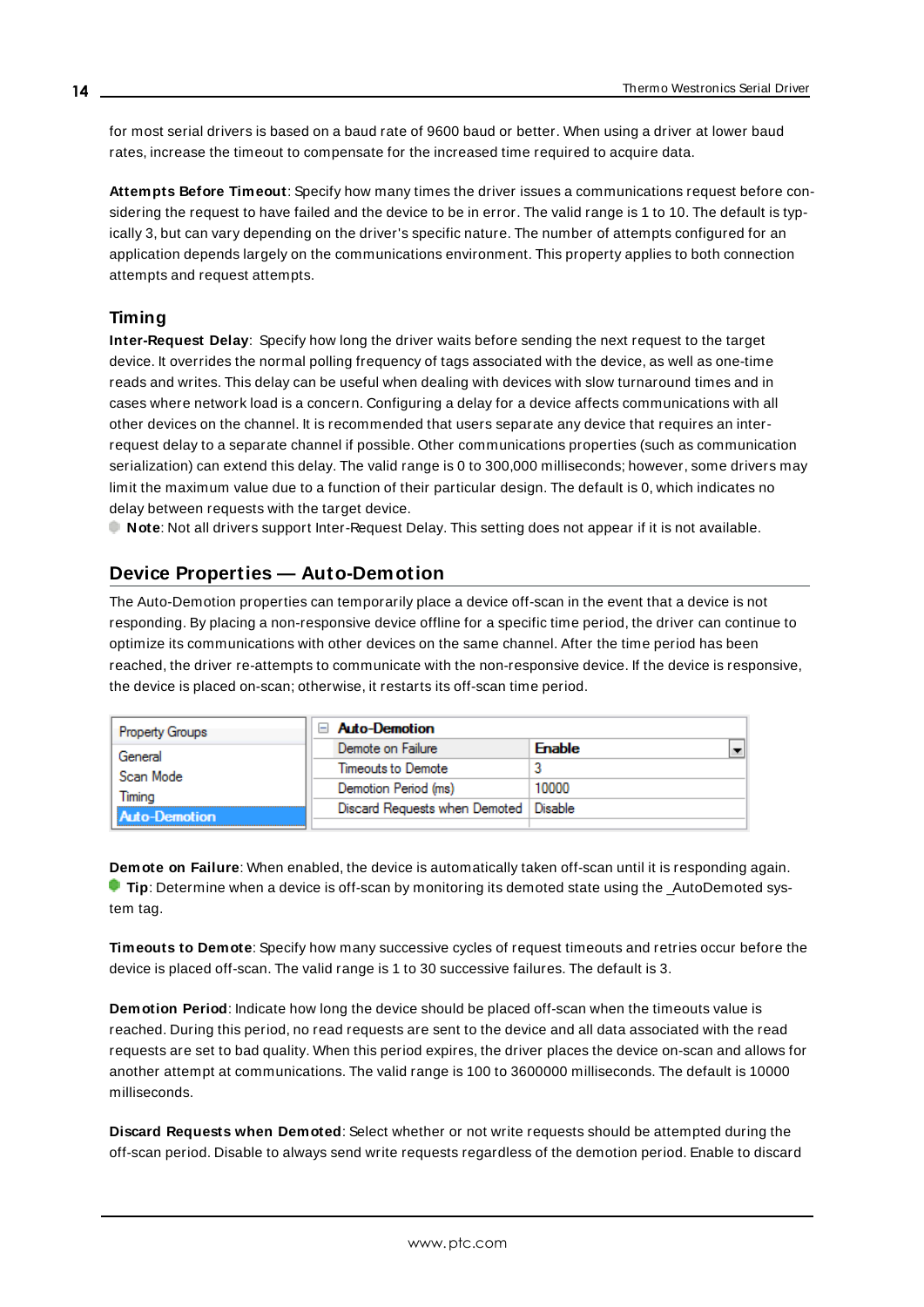<span id="page-14-1"></span>writes; the server automatically fails any write request received from a client and does not post a message to the Event Log.

#### <span id="page-14-0"></span>**Device Properties — Tag Generation**

The automatic tag database generation features make setting up an application a plug-and-play operation. Select communications drivers can be configured to automatically build a list of tags that correspond to device-specific data. These automatically generated tags (which depend on the nature of the supporting driver) can be browsed from the clients.

Not all devices and drivers support full automatic tag database generation and not all support the same data types. Consult the data types descriptions or the supported data type lists for each driver for specifics.

If the target device supports its own local tag database, the driver reads the device's tag information and uses the data to generate tags within the server. If the device does not natively support named tags, the driver creates a list of tags based on driver-specific information. An example of these two conditions is as follows:

- 1. If a data acquisition system supports its own local tag database, the communications driver uses the tag names found in the device to build the server's tags.
- 2. If an Ethernet I/O system supports detection of its own available I/O module types, the communications driver automatically generates tags in the server that are based on the types of I/O modules plugged into the Ethernet I/O rack.

**Note**: Automatic tag database generation's mode of operation is completely configurable. For more information, refer to the property descriptions below.

| Property Groups       | <b>Tag Generation</b><br>$=$            |                            |
|-----------------------|-----------------------------------------|----------------------------|
| General               | On Property Change                      | Yes                        |
| Scan Mode             | On Device Startup                       | Do Not Generate on Startup |
| Timina                | On Duplicate Tag                        | Delete on Create           |
| Auto-Demotion         | Parent Group                            |                            |
| <b>Tag Generation</b> | Allow Automatically Generated Subgroups | Enable                     |
|                       | Create                                  | Create tags                |
| Redundancy            |                                         |                            |

<span id="page-14-4"></span>**On Property Change**: If the device supports automatic tag generation when certain properties change, the **On Property Change** option is shown. It is set to **Yes** by default, but it can be set to **No** to control over when tag generation is performed. In this case, the **Create tags** action must be manually invoked to perform tag generation. To invoke via the Configuration API service, access /config/v1/project/channels/{name}/devices/ {name}/services/TagGeneration.

<span id="page-14-3"></span>**On Device Startup**: Specify when OPC tags are automatically generated. Descriptions of the options are as follows:

- <span id="page-14-2"></span><sup>l</sup> **Do Not Generate on Startup**: This option prevents the driver from adding any OPC tags to the tag space of the server. This is the default setting.
- <sup>l</sup> **Always Generate on Startup**: This option causes the driver to evaluate the device for tag information. It also adds tags to the tag space of the server every time the server is launched.
- <sup>l</sup> **Generate on First Startup**: This option causes the driver to evaluate the target device for tag information the first time the project is run. It also adds any OPC tags to the server tag space as needed.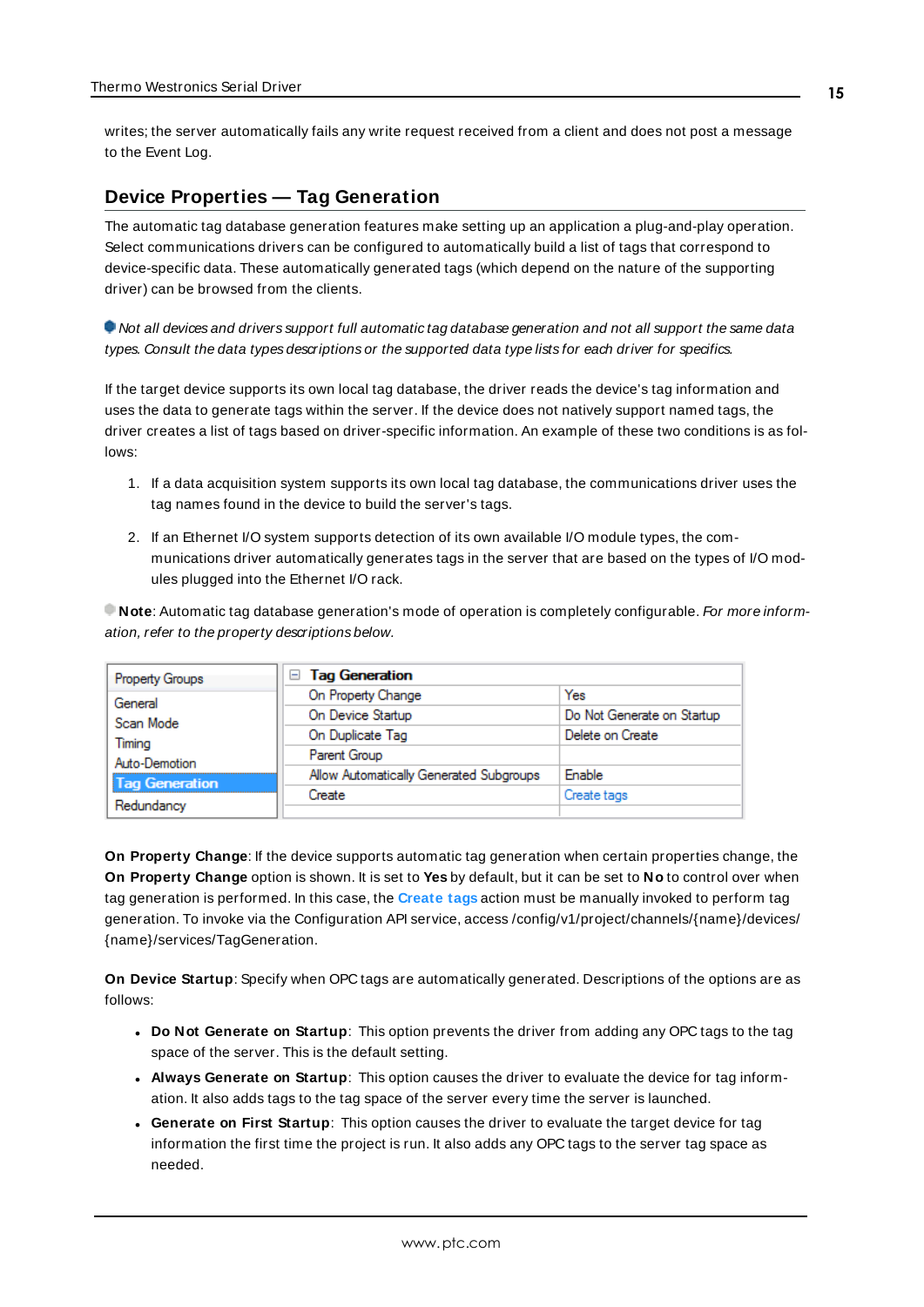**Note**: When the option to automatically generate OPC tags is selected, any tags that are added to the server's tag space must be saved with the project. Users can configure the project to automatically save from the **Tools** | **Options** menu.

<span id="page-15-3"></span>**On Duplicate Tag**: When automatic tag database generation is enabled, the server needs to know what to do with the tags that it may have previously added or with tags that have been added or modified after the communications driver since their original creation. This setting controls how the server handles OPC tags that were automatically generated and currently exist in the project. It also prevents automatically generated tags from accumulating in the server.

For example, if a user changes the I/O modules in the rack with the server configured to **Always Generate on Startup**, new tags would be added to the server every time the communications driver detected a new I/O module. If the old tags were not removed, many unused tags could accumulate in the server's tag space. The options are:

- <span id="page-15-2"></span>**• Delete on Create**: This option deletes any tags that were previously added to the tag space before any new tags are added. This is the default setting.
- <span id="page-15-4"></span><sup>l</sup> **Overwrite as Necessary**: This option instructs the server to only remove the tags that the communications driver is replacing with new tags. Any tags that are not being overwritten remain in the server's tag space.
- <sup>l</sup> **Do not Overwrite**: This option prevents the server from removing any tags that were previously generated or already existed in the server. The communications driver can only add tags that are completely new.
- <sup>l</sup> **Do not Overwrite, Log Error**: This option has the same effect as the prior option, and also posts an error message to the server's Event Log when a tag overwrite would have occurred.

**Note:** Removing OPC tags affects tags that have been automatically generated by the communications driver as well as any tags that have been added using names that match generated tags. Users should avoid adding tags to the server using names that may match tags that are automatically generated by the driver.

<span id="page-15-5"></span>**Parent Group**: This property keeps automatically generated tags from mixing with tags that have been entered manually by specifying a group to be used for automatically generated tags. The name of the group can be up to 256 characters. This parent group provides a root branch to which all automatically generated tags are added.

<span id="page-15-0"></span>**Allow Automatically Generated Subgroups**: This property controls whether the server automatically creates subgroups for the automatically generated tags. This is the default setting. If disabled, the server generates the device's tags in a flat list without any grouping. In the server project, the resulting tags are named with the address value. For example, the tag names are not retained during the generation process. **Note**: If, as the server is generating tags, a tag is assigned the same name as an existing tag, the system automatically increments to the next highest number so that the tag name is not duplicated. For example, if the generation process creates a tag named "AI22" that already exists, it creates the tag as "AI23" instead.

<span id="page-15-1"></span>**Create**: Initiates the creation of automatically generated OPC tags. If the device's configuration has been modified, **Create tags** forces the driver to reevaluate the device for possible tag changes. Its ability to be accessed from the System tags allows a client application to initiate tag database creation. **Note**: **Create tags** is disabled if the Configuration edits a project offline.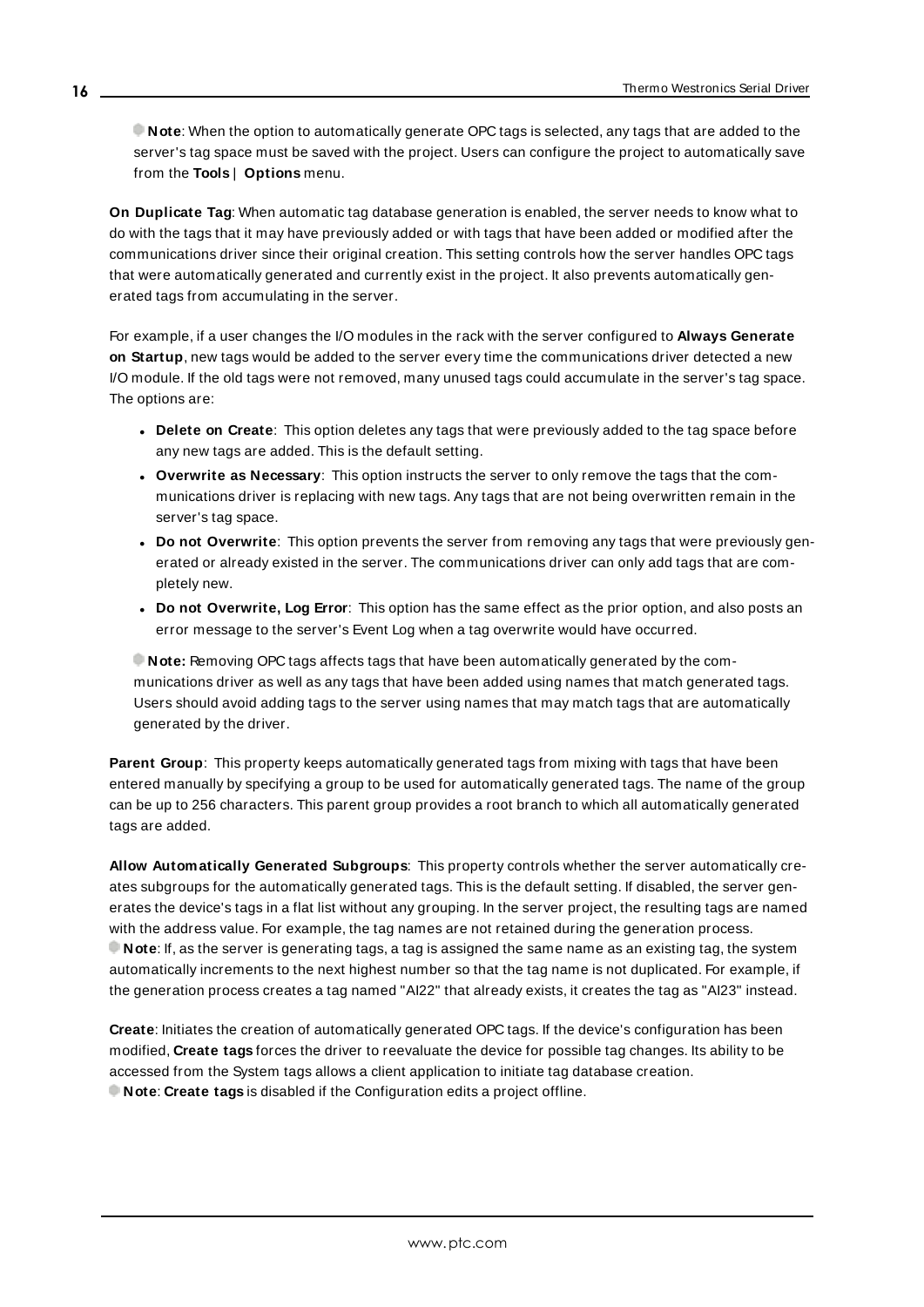## <span id="page-16-0"></span>**Device Properties — Block Sizes**

| Property Groups                   | <b>Discretes</b><br>н  |    |  |
|-----------------------------------|------------------------|----|--|
| General                           | Output Discretes       | 32 |  |
| Scan Mode                         | <b>Input Discretes</b> | 32 |  |
| Timing<br>Auto-Demotion<br>TCP/IP | Registers<br>ь         |    |  |
|                                   | Output Registers       | 32 |  |
|                                   | <b>Input Registers</b> | 32 |  |
| <b>Blocks</b>                     |                        |    |  |

#### **Coil Block Sizes**

Coils can be read from 8 to 800 points (bits) at a time. A higher block size means more points will be read from the device in a single request. The block size can be reduced if data needs to be read from non-contiguous locations within the device.

#### **Register Block Sizes**

Registers can be read from 1 to 56 locations (16 or 32-bit registers) at a time. A higher block size means more register values will be read from the device in a single request. The block size can be reduced if data needs to be read from non-contiguous locations within the device.

## <span id="page-16-1"></span>**Device Properties — Settings**

| Property Groups       | <b>Modbus Register Configuration</b><br>$=$ |        |  |
|-----------------------|---------------------------------------------|--------|--|
| General               | Use 1x32 Floating Point Format              | Enable |  |
| Scan Mode             |                                             |        |  |
| Timing                |                                             |        |  |
| Auto-Demotion         |                                             |        |  |
| <b>Tag Generation</b> |                                             |        |  |
| <b>Block Sizes</b>    |                                             |        |  |
| <b>Settings</b>       |                                             |        |  |
| Redundancy            |                                             |        |  |

#### **Modbus Register Configuration**

Some Thermo Westronics devices, such as the SV100 and SV180, give the user the option of representing floating point data in either 1x32 or 2x16 format in Modbus communications.

**1x32 Floating Point Format**: Enable if the device has been configured to use the 1x32 format.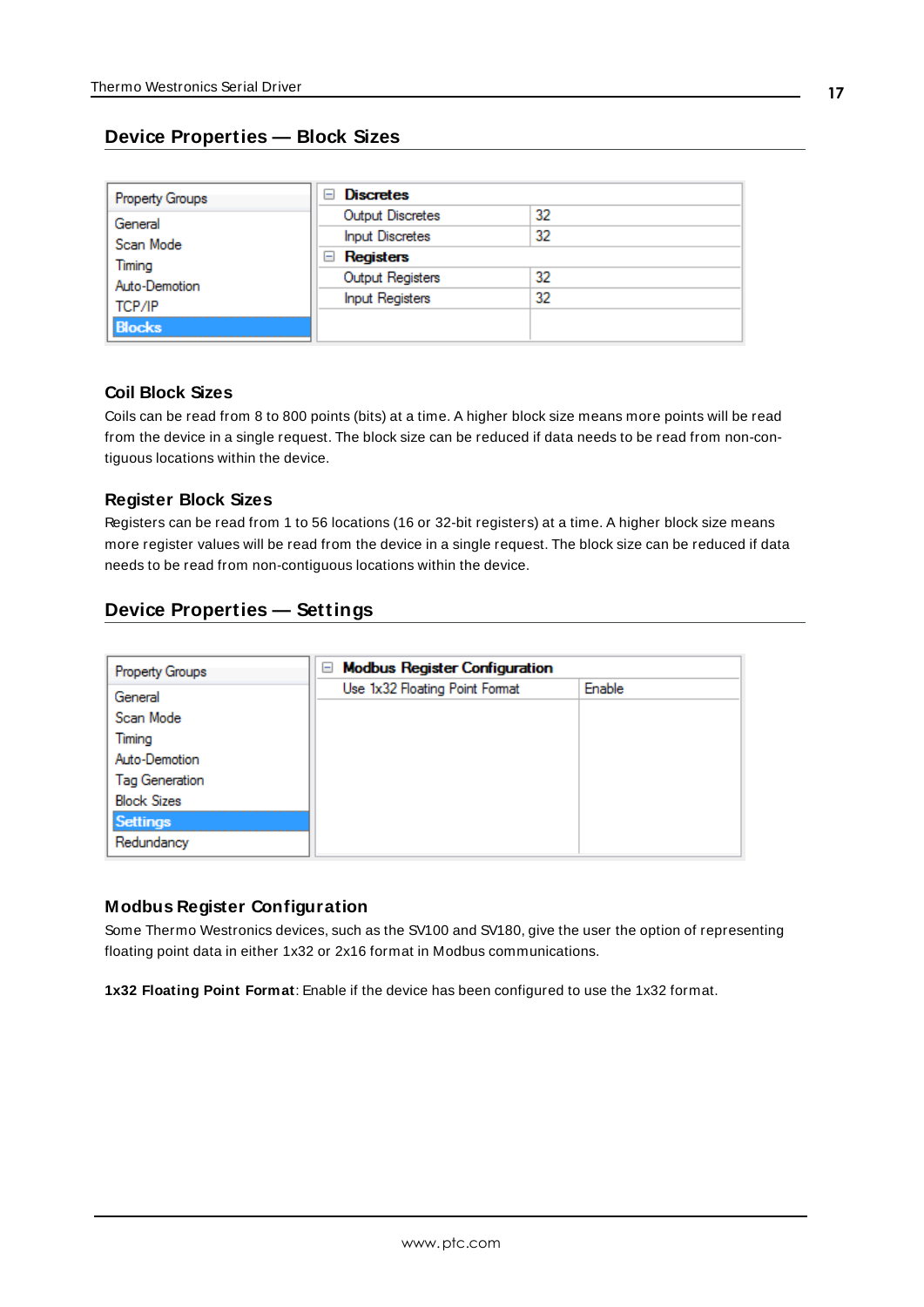## <span id="page-17-0"></span>**Device Properties — Redundancy**

| <b>Property Groups</b>     | Redundancy<br>$=$      |                                    |
|----------------------------|------------------------|------------------------------------|
| General                    | Secondary Path         | <b>Channel Device1</b><br>$\cdots$ |
| Scan Mode                  | Operating Mode         | Switch On Failure                  |
| Timing                     | Monitor Item           |                                    |
| Auto-Demotion              | Monitor Interval (s)   | 300                                |
| Tag Generation             | Return to Primary ASAP | Yes                                |
| <b>Tag Import Settings</b> |                        |                                    |
| Redundancy                 |                        |                                    |
|                            |                        |                                    |

Redundancy is available with the Media-Level Redundancy Plug-In.

Consult the website, a sales representative, or the **user [manual](https://www.kepware.com/getattachment/35461efd-b53a-4219-a109-a89fad20b230/media-level-redundancy-manual.pdf)** for more information.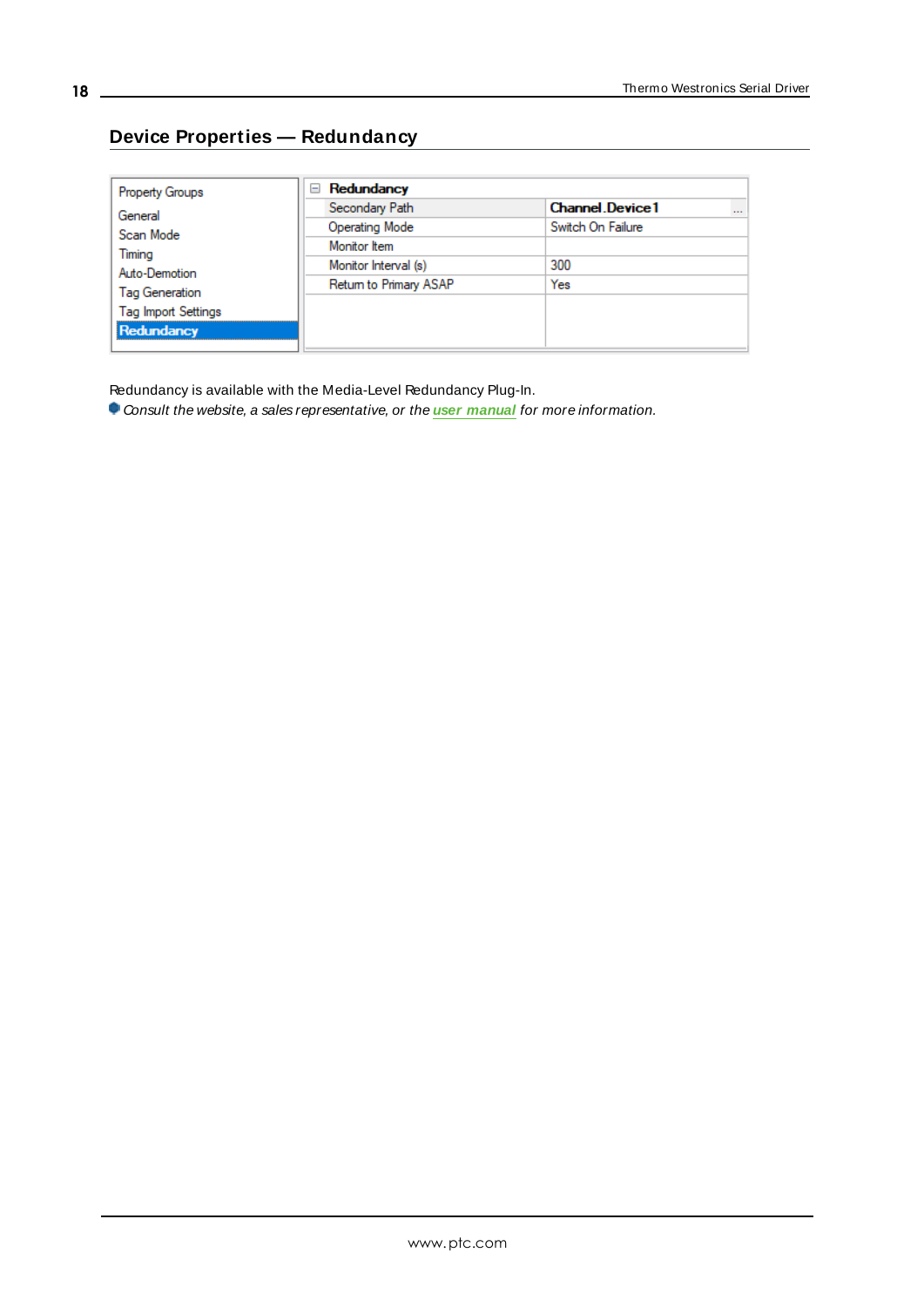## <span id="page-18-0"></span>**Data Types Description**

<span id="page-18-7"></span><span id="page-18-6"></span><span id="page-18-5"></span><span id="page-18-4"></span><span id="page-18-3"></span><span id="page-18-2"></span><span id="page-18-1"></span>

| Data Type    | <b>Description</b>                                                                                                                                                   |
|--------------|----------------------------------------------------------------------------------------------------------------------------------------------------------------------|
| Boolean      | Single bit                                                                                                                                                           |
|              | Unsigned 16-bit value                                                                                                                                                |
| Word         | bit 0 is the low bit<br>bit 15 is the high bit                                                                                                                       |
|              | Signed 16-bit value                                                                                                                                                  |
| Short        | bit 0 is the low bit<br>bit 14 is the high bit<br>bit 15 is the sign bit                                                                                             |
|              | Unsigned 32-bit value                                                                                                                                                |
| <b>DWord</b> | bit 0 is the low bit<br>bit 31 is the high bit                                                                                                                       |
|              | Signed 32-bit value                                                                                                                                                  |
| Long         | bit 0 is the low bit<br>bit 30 is the high bit<br>bit 31 is the sign bit                                                                                             |
|              | 32-bit floating point value.                                                                                                                                         |
| <b>Float</b> | The driver interprets two consecutive 16-bit registers as a floating point value by making<br>the second register the high word and the first register the low word. |
| String       | Zero-terminated character array                                                                                                                                      |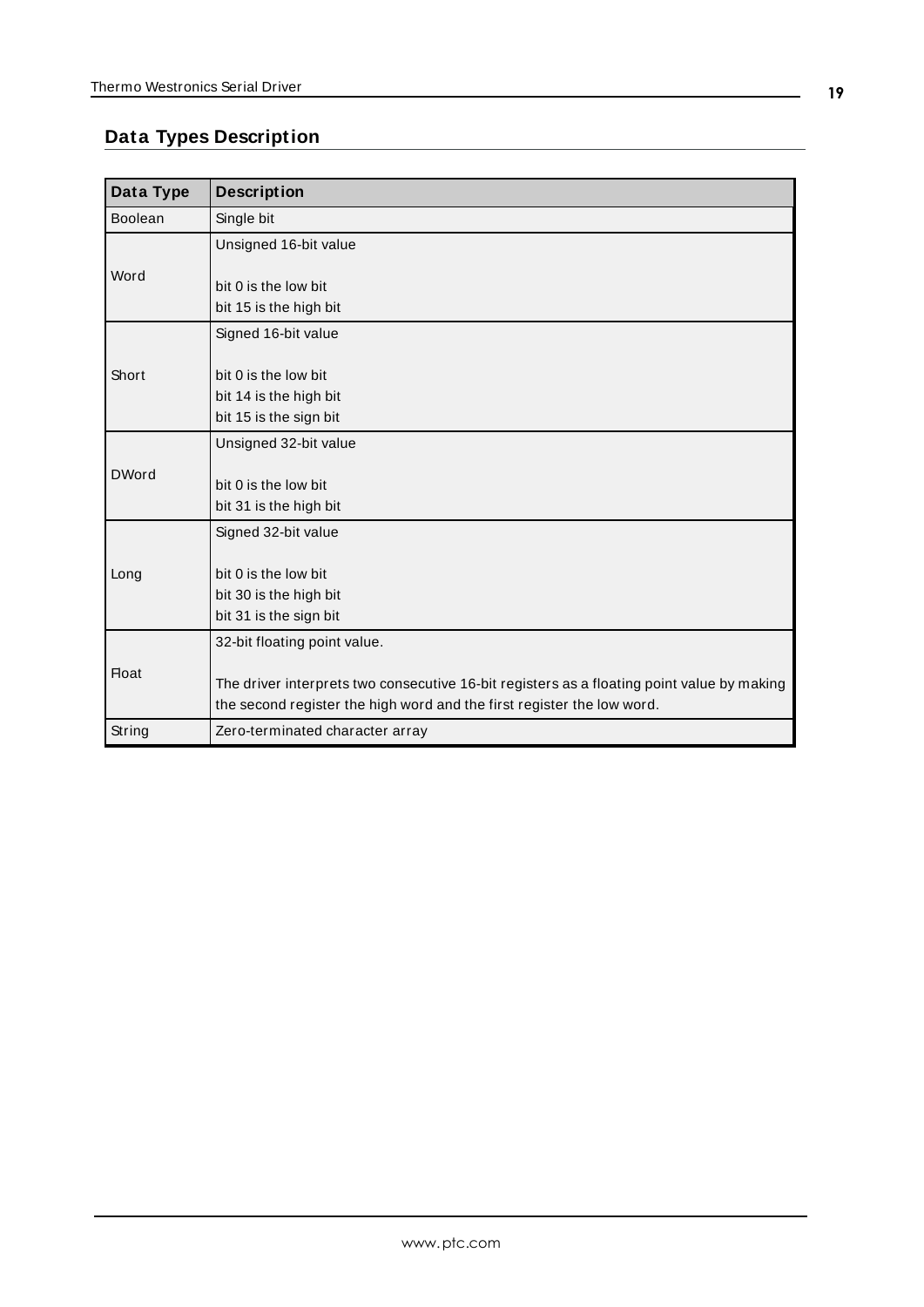### <span id="page-19-0"></span>**Address Descriptions**

Address specifications vary depending on the model in use. Select a link from the following list to obtain specific address information for the model of interest.

**[Series](#page-19-1) 1200 [Series](#page-21-0) 1600 [Series](#page-23-0) 3000 [SM 100](#page-23-1) [SV100](#page-25-0) [SV180\\*](#page-26-0) SV180 [\(2.0\)\\*\\*](#page-28-0)**

\* Firmware prior to 2.0A

<span id="page-19-1"></span>\* \* Firmware 2.0A and later

## **Series 1200 Addressing**

The Thermo Westronics Ethernet device driver automatically generates tags for many of the most important device properties. Tags can be manually created to access all device properties mapped to Modbus address locations within the device. The following table describes how to specify a Modbus address when creating a tag. The full range of addresses accepted by this driver may not be valid for a particular device.

**Note:** The default data types for dynamically defined tags are shown in **bold**.

| <b>Address</b>           | Range                                 | Data Type      | <b>Access</b> |
|--------------------------|---------------------------------------|----------------|---------------|
| <b>Output Coils</b>      | 000001-065536                         | <b>Boolean</b> | Read/Write    |
| Input Coils              | 100001-165536                         | <b>Boolean</b> | Read Only     |
|                          | 300001-305000                         | Word, Short    |               |
|                          | 300001.0-300001.15305000.0-305000.15  | <b>Boolean</b> |               |
|                          | 305001-306000                         | DWord, Long    |               |
| Internal Registers       | 306001-307000                         | Word, Short    | Read Only     |
|                          | 306001.0-306001.15 307000.0-307000.15 | <b>Boolean</b> |               |
|                          | 307001-308000                         | <b>Float</b>   |               |
|                          | 308001-365536                         | Word, Short    |               |
|                          | 308001.0-308001.15365536.0-365536.15  | <b>Boolean</b> |               |
| <b>Holding Registers</b> | 400001-406000                         | Word, Short    |               |
|                          | 400001.0-400001.15406000.0-406000.15  | <b>Boolean</b> | Read/Write    |
|                          | 406001-407000                         | DWord, Long    |               |

#### **Modbus Addressing Decimal Format**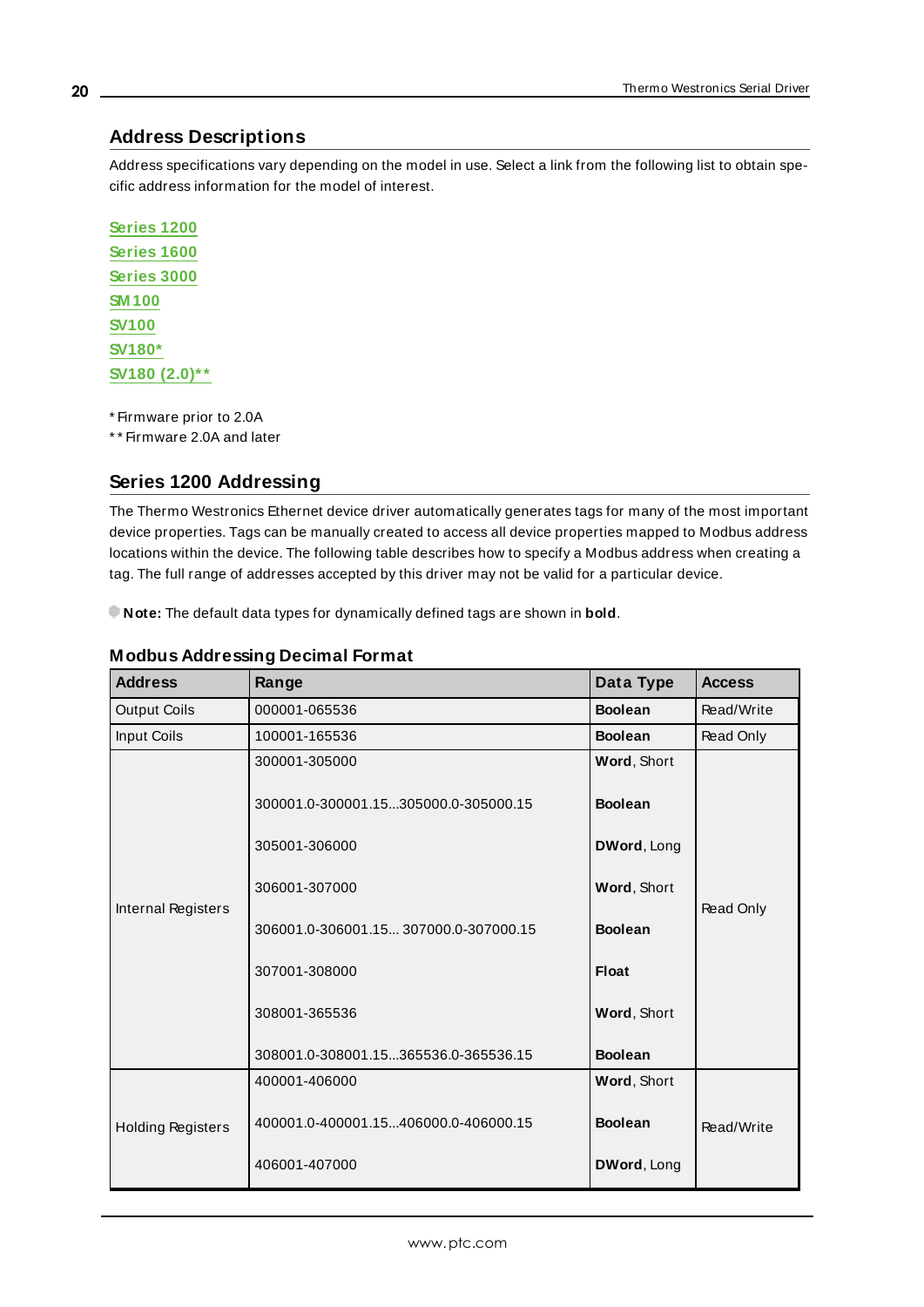| <b>Address</b> | Range                                 | Data Type      | <b>Access</b> |
|----------------|---------------------------------------|----------------|---------------|
|                | 407001-408000                         | Word, Short    |               |
|                | 407001.0-407001.15 408000.0-408000.15 | <b>Boolean</b> |               |
|                | 408001-409000                         | Float          |               |
|                | 409001-465536                         | Word, Short    |               |
|                | 409001.0-409001.15465536.0-465536.15  | <b>Boolean</b> |               |

## **Modbus Addressing Hexadecimal Format**

| <b>Address</b>           | Range                                                     | Data Type                     | <b>Access</b> |
|--------------------------|-----------------------------------------------------------|-------------------------------|---------------|
| <b>Output Coils</b>      | H000001-H010000                                           | <b>Boolean</b>                | Read/Write    |
| Input Coils              | H100001-H110000                                           | <b>Boolean</b>                | Read Only     |
|                          | H300001-H301388<br>H300001.0-H300001.FH301388.0-H301388.F | Word, Short<br><b>Boolean</b> |               |
|                          | H301389-H301770                                           | DWord, Long                   |               |
| Internal Registers       | H301771-H301B58                                           | Word, Short                   | Read Only     |
|                          | H301771.0-H301771.FH301B58.0-H301B58.F                    | <b>Boolean</b>                |               |
|                          | H301B59-H301F40                                           | <b>Float</b>                  |               |
|                          | H301F41-H310000                                           | Word, Short                   |               |
|                          | H301F41.0-H301F41.FH31000.0-H310000.F                     | <b>Boolean</b>                |               |
|                          | H400001-H401770                                           | Word, Short                   |               |
|                          | H400001.0-H400001.FH401770.0-H401770.F                    | <b>Boolean</b>                |               |
|                          | H401771-H401B58                                           | DWord, Long                   |               |
| <b>Holding Registers</b> | H401B59-H401F40                                           | Word, Short                   | Read/Write    |
|                          | H401B59.0-H401B59.FH401F40.0-H401F40.F                    | <b>Boolean</b>                |               |
|                          | H401F41-H402328                                           | <b>Float</b>                  |               |
|                          | H402329-H410000                                           | Word, Short                   |               |
|                          | H402329.0-H402329.FH410000.0-H410000.F                    | <b>Boolean</b>                |               |

## **Array Support**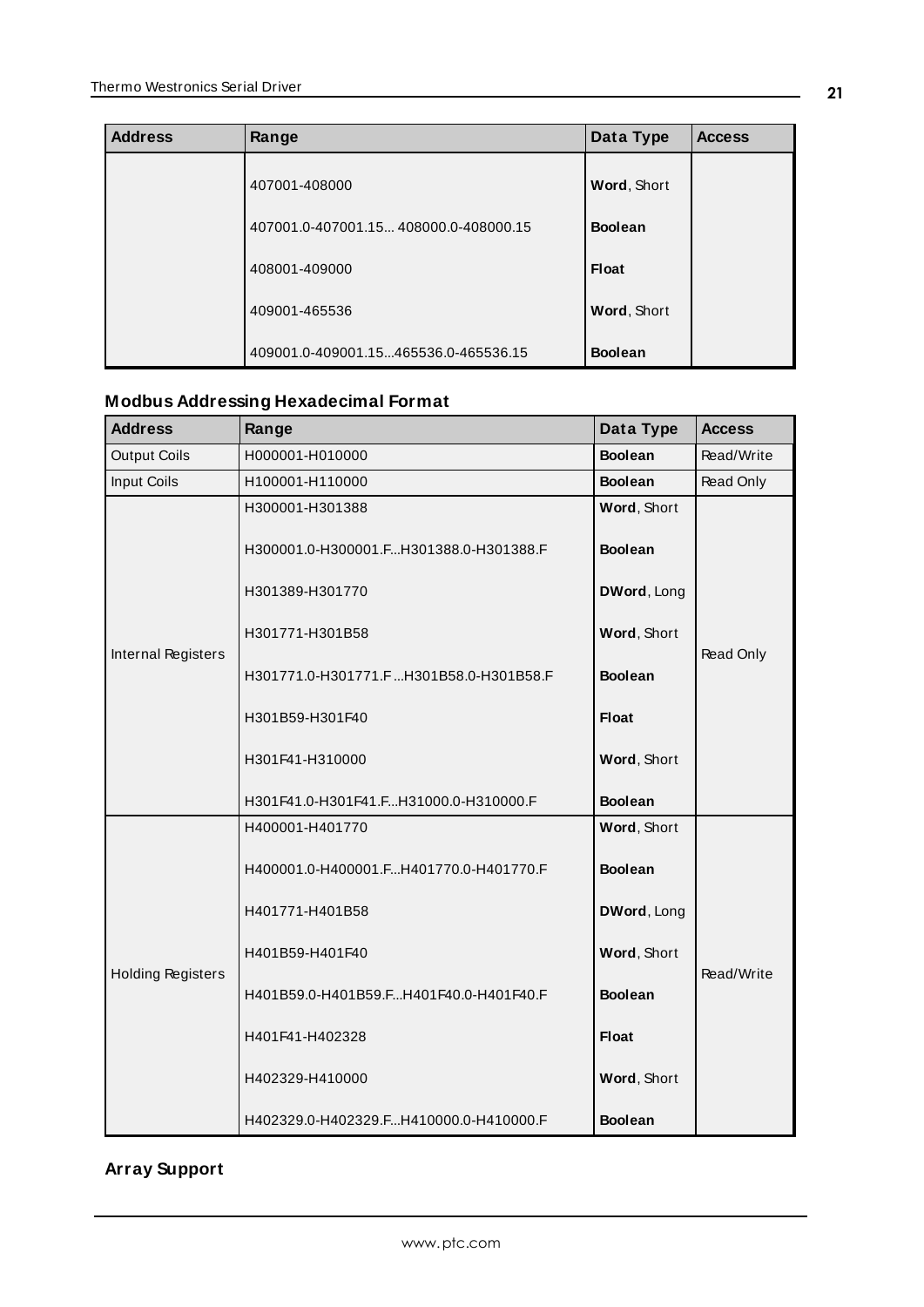Arrays are supported for 16-bit internal and holding register locations for all data types except Boolean and strings. There are two methods of addressing an array. Examples are given using holding register locations.

4xxxx [rows] [cols] 4xxxx [cols] (this method assumes rows is equal to one)

Rows multiplied by cols cannot exceed the block size that has been assigned to the device for the register type. For arrays of 32 bit data types, rows multiplied by cols multiplied by 2 cannot exceed the block size.

## <span id="page-21-0"></span>**Series 1600 Addressing**

The Thermo Westronics Ethernet device driver automatically generates tags for many of the most important device properties. Tags can be manually created to access all device properties mapped to Modbus address locations within the device. The following table describes how to specify a Modbus address when creating a tag. The full range of addresses accepted by this driver may not be valid for a particular device.

**Note:** The default data types for dynamically defined tags are shown in **bold**.

| <b>Address</b>           | Range                                 | Data Type      | <b>Access</b> |
|--------------------------|---------------------------------------|----------------|---------------|
| <b>Output Coils</b>      | 000001-065536                         | <b>Boolean</b> | Read/Write    |
| <b>Input Coils</b>       | 100001-165536                         | <b>Boolean</b> | Read Only     |
|                          | 300001-305000                         | Word, Short    |               |
|                          | 300001.0-300001.15305000.0-305000.15  | <b>Boolean</b> |               |
|                          | 305001-306000                         | DWord, Long    |               |
| Internal Registers       | 306001-307000                         | Word, Short    | Read Only     |
|                          | 306001.0-306001.15 307000.0-307000.15 | <b>Boolean</b> |               |
|                          | 307001-308000                         | <b>Float</b>   |               |
|                          | 308001-365536                         | Word, Short    |               |
|                          | 308001.0-308001.15365536.0-365536.15  | <b>Boolean</b> |               |
|                          | 400001-406000                         | Word, Short    |               |
|                          | 400001.0-400001.15406000.0-406000.15  | <b>Boolean</b> |               |
|                          | 406001-407000                         | DWord, Long    |               |
| <b>Holding Registers</b> | 407001-408000                         | Word, Short    | Read/Write    |
|                          | 407001.0-407001.15 408000.0-408000.15 | <b>Boolean</b> |               |
|                          | 408001-409000                         | <b>Float</b>   |               |
|                          | 409001-465536                         | Word, Short    |               |

#### **Modbus Addressing Decimal Format**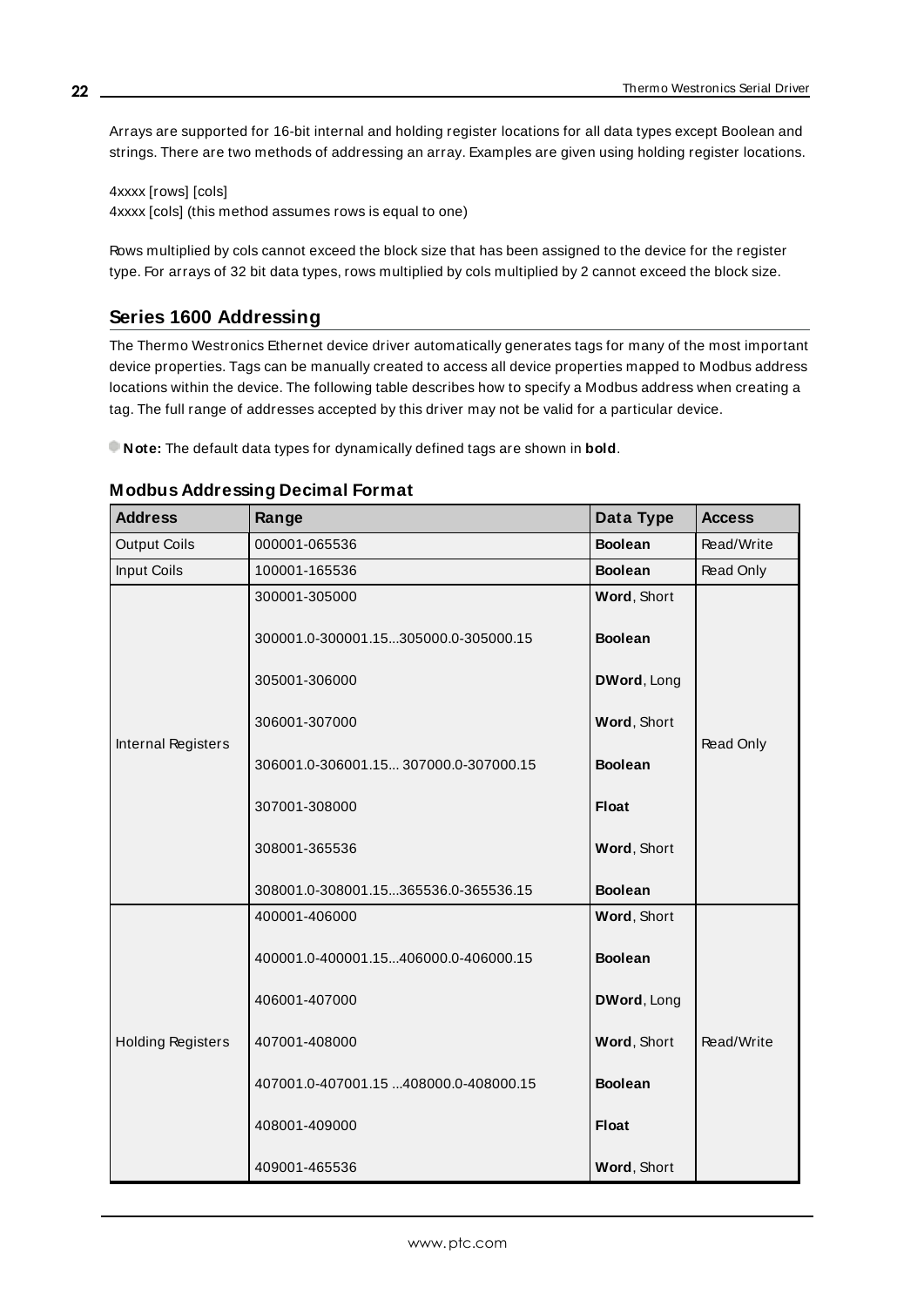| Address | Range                                 | Data Type      | <b>Access</b> |
|---------|---------------------------------------|----------------|---------------|
|         |                                       |                |               |
|         | 409001.0-409001.15 465536.0-465536.15 | <b>Boolean</b> |               |

#### **Modbus Addressing Hexadecimal Format**

| <b>Address</b>           | Range                                   | Data Type      | <b>Access</b> |
|--------------------------|-----------------------------------------|----------------|---------------|
| <b>Output Coils</b>      | H000001-H010000                         | <b>Boolean</b> | Read/Write    |
| <b>Input Coils</b>       | H100001-H110000                         | <b>Boolean</b> | Read Only     |
|                          | H300001-H301388                         | Word, Short    |               |
|                          | H300001.0-H300001.FH301388.0-H301388.F  | <b>Boolean</b> |               |
|                          | H301389-H301770                         | DWord, Long    |               |
| Internal Registers       | H301771-H301B58                         | Word, Short    | Read Only     |
|                          | H301771.0-H301771.FH301B58.0-H301B58.F  | <b>Boolean</b> |               |
|                          | H301B59-H301F40                         | <b>Float</b>   |               |
|                          | H301F41-H310000                         | Word, Short    |               |
|                          | H301F41.0-H301F41.F H31000.0-H310000.F  | <b>Boolean</b> |               |
|                          | H400001-H401770                         | Word, Short    |               |
|                          | H400001.0-H400001.FH401770.0-H401770.F  | <b>Boolean</b> |               |
|                          | H401771-H401B58                         | DWord, Long    |               |
| <b>Holding Registers</b> | H401B59-H401F40                         | Word, Short    | Read/Write    |
|                          | H401B59.0-H401B59.F H401F40.0-H401F40.F | <b>Boolean</b> |               |
|                          | H401F41-H402328                         | <b>Float</b>   |               |
|                          | H402329-H410000                         | Word, Short    |               |
|                          | H402329.0-H402329.FH410000.0-H410000.F  | <b>Boolean</b> |               |

#### **Array Support**

Arrays are supported for 16-bit internal and holding register locations for all data types except Boolean and strings. There are two methods of addressing an array. Examples are given using holding register locations.

4xxxx [rows] [cols]

4xxxx [cols] (this method assumes rows is equal to one)

Rows multiplied by cols cannot exceed the block size that has been assigned to the device for the register type. For arrays of 32 bit data types, rows multiplied by cols multiplied by 2 cannot exceed the block size.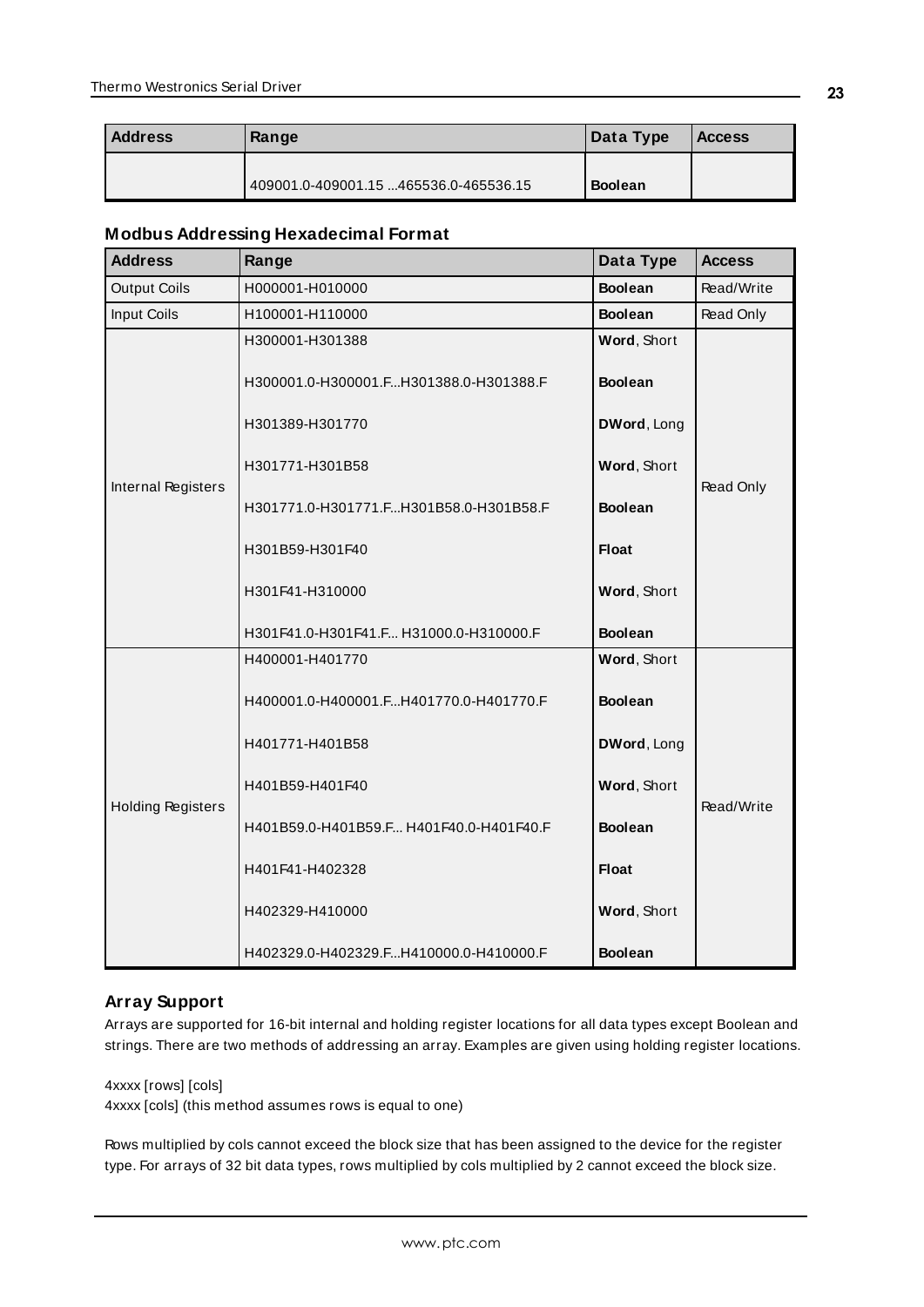### <span id="page-23-0"></span>**Series 3000 Addressing**

The Thermo Westronics Ethernet device driver automatically generates tags for many of the most important device properties. Tags can be manually created to access all device properties mapped to Modbus address locations within the device. The following table describes how to specify a Modbus address when creating a tag. The full range of addresses accepted by this driver may not be valid for a particular device.

**Note:** The default data types for dynamically defined tags are shown in **bold**.

| <b>Address</b>           | Range                                | Data Type      | <b>Access</b> |
|--------------------------|--------------------------------------|----------------|---------------|
| <b>Output Coils</b>      | 000001-065536                        | <b>Boolean</b> | Read/Write    |
| Input Coils              | 100001-165536                        | <b>Boolean</b> | Read Only     |
|                          | 300001-365536                        | Word, Short    |               |
| Internal Registers       |                                      |                | Read Only     |
|                          | 300001.0-300001.15365536.0-365536.15 | <b>Boolean</b> |               |
|                          | 400001-465536                        | Word, Short    |               |
| <b>Holding Registers</b> |                                      |                | Read/Write    |
|                          | 400001.0-400001.15465536.0-465536.15 | <b>Boolean</b> |               |

#### **Modbus Addressing Decimal Format**

#### **Modbus Addressing Hexadecimal Format**

| <b>Address</b>           | Range                                  | Data Type      | <b>Access</b> |
|--------------------------|----------------------------------------|----------------|---------------|
| <b>Output Coils</b>      | H000001-H010000                        | <b>Boolean</b> | Read/Write    |
| Input Coils              | H100001-H110000                        | <b>Boolean</b> | Read Only     |
|                          | H300001-H310000                        | Word, Short    |               |
| Internal Registers       |                                        |                | Read Only     |
|                          | H300001.0-H300001.FH310000.0-H310000.F | <b>Boolean</b> |               |
|                          | H400001-H410000                        | Word, Short    |               |
| <b>Holding Registers</b> |                                        |                | Read/Write    |
|                          | H400001.0-H400001.FH410000.0-H410000.F | <b>Boolean</b> |               |

#### **Array Support**

Arrays are supported for 16-bit internal and holding register locations for all data types except Boolean and strings. There are two methods of addressing an array. Examples are given using holding register locations.

4xxxx [rows] [cols] 4xxxx [cols] this method assumes rows is equal to one

Rows multiplied by cols cannot exceed the block size that has been assigned to the device for the register type. For arrays of 32 bit data types, rows multiplied by cols multiplied by 2 cannot exceed the block size.

#### <span id="page-23-1"></span>**SM100 Addressing**

The Thermo Westronics Ethernet device driver automatically generates tags for many of the most important device properties. Tags can be manually created to access all device properties mapped to Modbus address locations within the device. The following table describes how to specify a Modbus address when creating a tag. The full range of addresses accepted by this driver may not be valid for a particular device.

**Note:** The default data types for dynamically defined tags are shown in **bold**.

**24**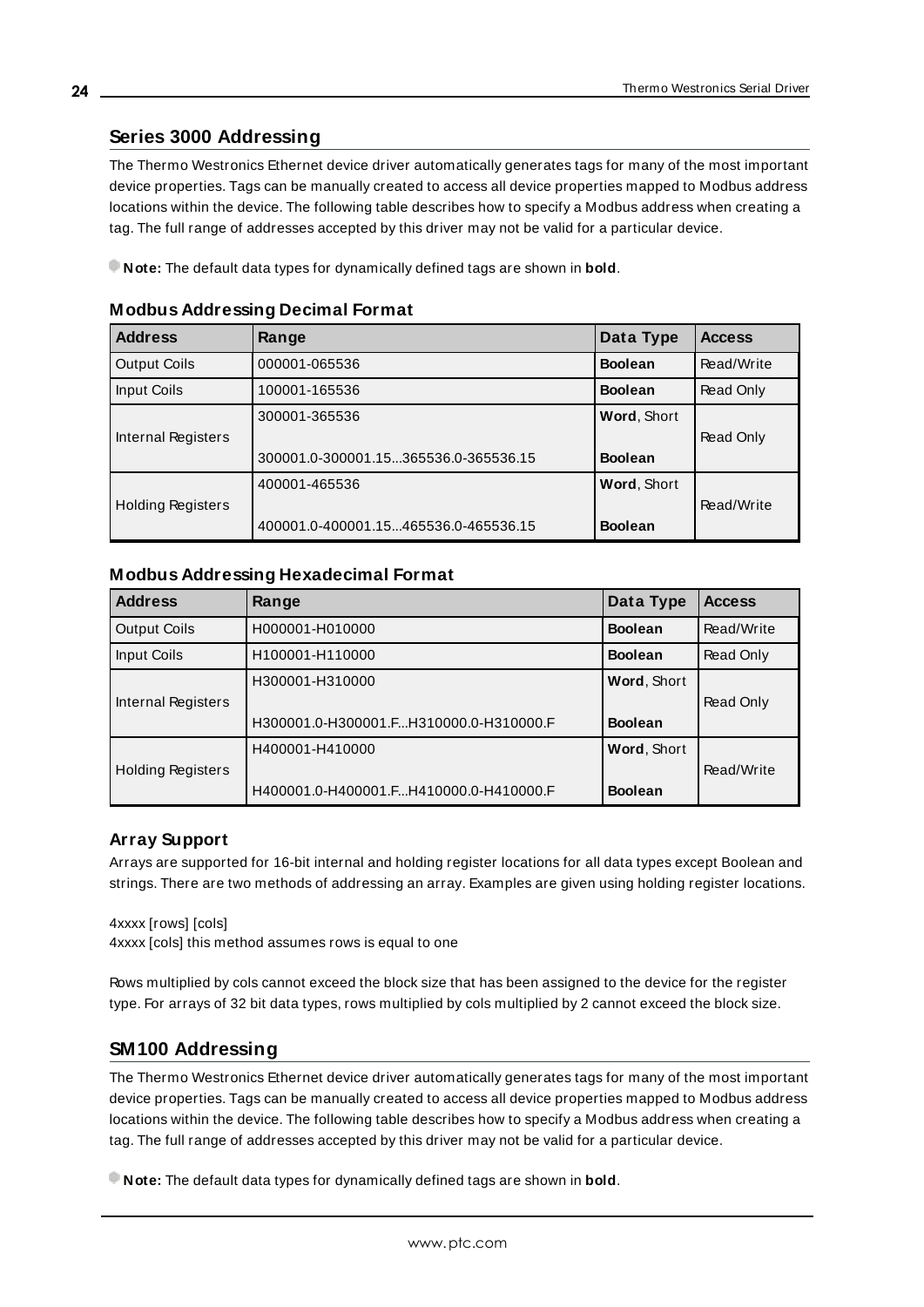| <b>Address</b>           | Range                                | Data Type          | <b>Access</b> |
|--------------------------|--------------------------------------|--------------------|---------------|
| <b>Output Coils</b>      | 000001-065536                        | <b>Boolean</b>     | Read/Write    |
| Input Coils              | 100001-165536                        | <b>Boolean</b>     | Read Only     |
|                          | 300001-365536                        | <b>Word, Short</b> |               |
| Internal Registers       | 300010-300109                        | Float*             | Read Only     |
|                          | 300001.0-300001.15365536.0-365536.15 | <b>Boolean</b>     |               |
|                          | 400001-465536                        | Word, Short        |               |
| <b>Holding Registers</b> | 400010-400109                        | $H$ oat $*$        | Read/Write    |
|                          | 400001.0-400001.15465536.0-465536.15 | <b>Boolean</b>     |               |

### **Modbus Addressing Decimal Format**

#### **Modbus Addressing Hexadecimal Format**

| <b>Address</b>           | Range                                  | Data Type          | <b>Access</b> |
|--------------------------|----------------------------------------|--------------------|---------------|
| <b>Output Coils</b>      | H000001-H010000                        | <b>Boolean</b>     | Read/Write    |
| Input Coils              | H100001-H110000                        | <b>Boolean</b>     | Read Only     |
|                          | H300001-H310000                        | <b>Word, Short</b> |               |
| Internal Registers       | Float*<br>H30000A-H30006D              |                    | Read Only     |
|                          | H300001.0-H300001.FH310000.0-H310000.F | <b>Boolean</b>     |               |
|                          | H400001-H410000                        | Word, Short        |               |
| <b>Holding Registers</b> | H40000A-H40006D                        | Float*             | Read/Write    |
|                          | H400001.0-H400001.FH410000.0-H410000.F | <b>Boolean</b>     |               |

\* When point data values are read as floats, the raw data (registers 400010 to 400109, or 300010 to 300109) is automatically scaled using the decimal placement data (registers 405037, 405047, 405057, etc.). Decimal placement data is read from the device on server project startup. It is assumed that the raw data will be a 16-bit signed integer (–32768 to 32767).

#### **Array Support**

Arrays are supported for 16-bit internal and holding register locations for all data types except Boolean, float, and strings. There are two methods of addressing an array. Examples are given using holding register locations.

4xxxx [rows] [cols] 4xxxx [cols] (this method assumes rows is equal to one)

Rows multiplied by cols cannot exceed the block size that has been assigned to the device for the register type. For arrays of 32 bit data types, rows multiplied by cols multiplied by 2 cannot exceed the block size.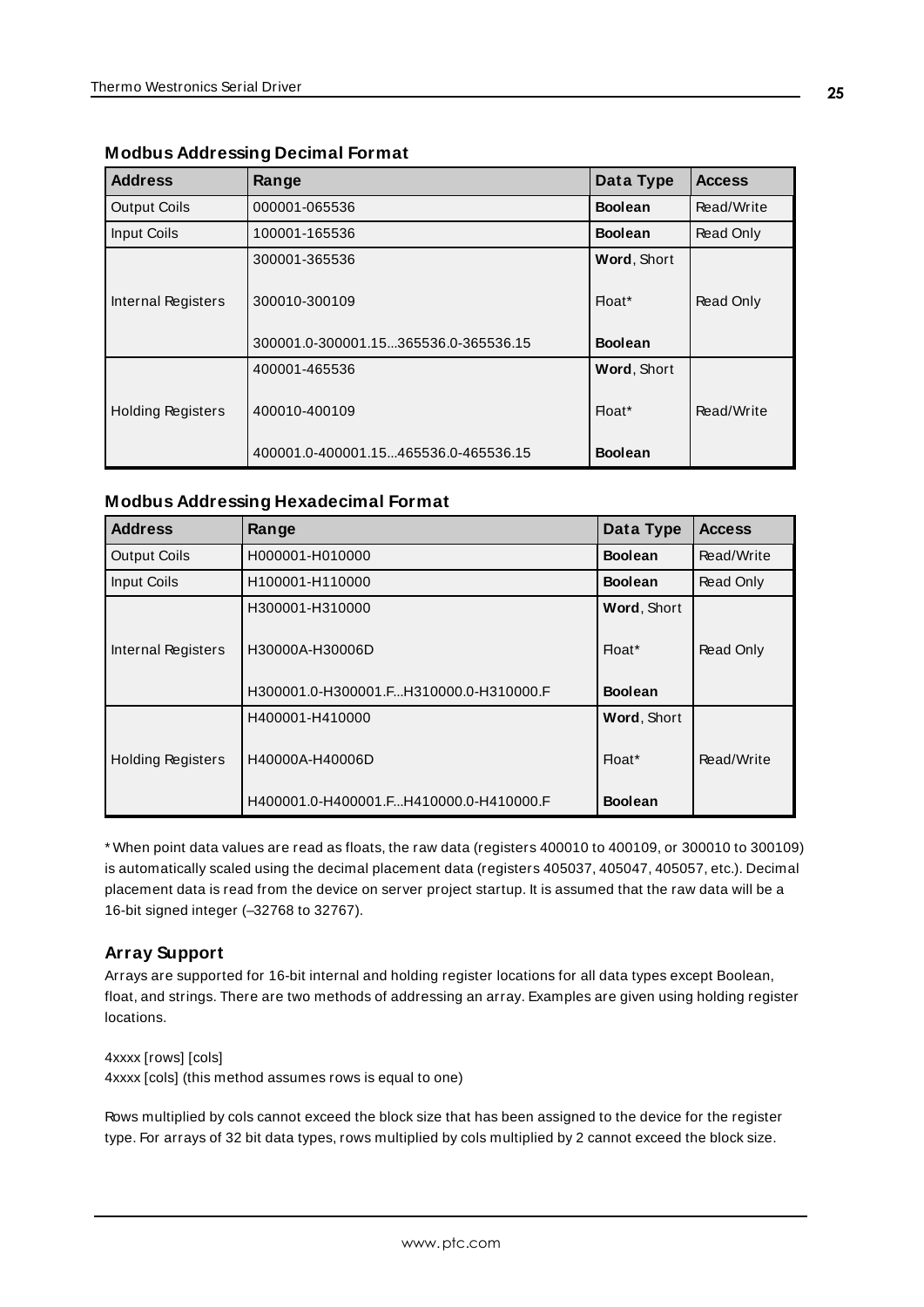## <span id="page-25-0"></span>**SV100 Addressing**

The Thermo Westronics Ethernet device driver automatically generates tags for many of the most important device properties. Tags can be manually created to access all device properties mapped to Modbus address locations within the device. The following table describes how to specify a Modbus address when creating a tag. The full range of addresses accepted by this driver may not be valid for a particular device.

**Note:** The default data types for dynamically defined tags are shown in **bold**.

| <b>Address</b>           | Range                                                 | Data Type                     | <b>Access</b> |
|--------------------------|-------------------------------------------------------|-------------------------------|---------------|
| <b>Output Coils</b>      | 000001-065536                                         | <b>Boolean</b>                | Read/Write    |
| Input Coils              | 100001-165536                                         | <b>Boolean</b>                | Read Only     |
|                          | 300001-305000<br>300001.0-300001.15305000.0-305000.15 | Word, Short<br><b>Boolean</b> |               |
|                          | 305001-306000                                         | DWord, Long                   |               |
|                          | 306001-307000                                         | Word, Short                   |               |
| Internal Registers       | 306001.0-306001.15307000.0-307000.15                  | <b>Boolean</b>                | Read Only     |
|                          | 307001-308000                                         | <b>Float</b>                  |               |
|                          | 308001-365536                                         | Word, Short                   |               |
|                          | 308001.0-308001.15365536.0-365536.15                  | <b>Boolean</b>                |               |
|                          | 400001-406000                                         | Word, Short                   |               |
|                          | 400001.0-400001.15406000.0-406000.15                  | <b>Boolean</b>                |               |
|                          | 406001-407000                                         | DWord, Long                   |               |
| <b>Holding Registers</b> | 407001-408000                                         | Word, Short                   | Read/Write    |
|                          | 407001.0-407001.15408000.0-408000.15                  | <b>Boolean</b>                |               |
|                          | 408001-409000                                         | <b>Float</b>                  |               |
|                          | 409001-465536                                         | Word, Short                   |               |
|                          | 409001.0-409001.15465536.0-465536.15                  | <b>Boolean</b>                |               |

|  |  | <b>Modbus Addressing Decimal Format</b> |  |
|--|--|-----------------------------------------|--|
|  |  |                                         |  |

#### **Modbus Addressing Hexadecimal Format**

| <b>Address</b> | Range           | Data Type      | <b>Access</b>    |
|----------------|-----------------|----------------|------------------|
| Output Coils   | H000001-H010000 | <b>Boolean</b> | Read/Write       |
| I Input Coils  | H100001-H110000 | <b>Boolean</b> | <b>Read Only</b> |

**26**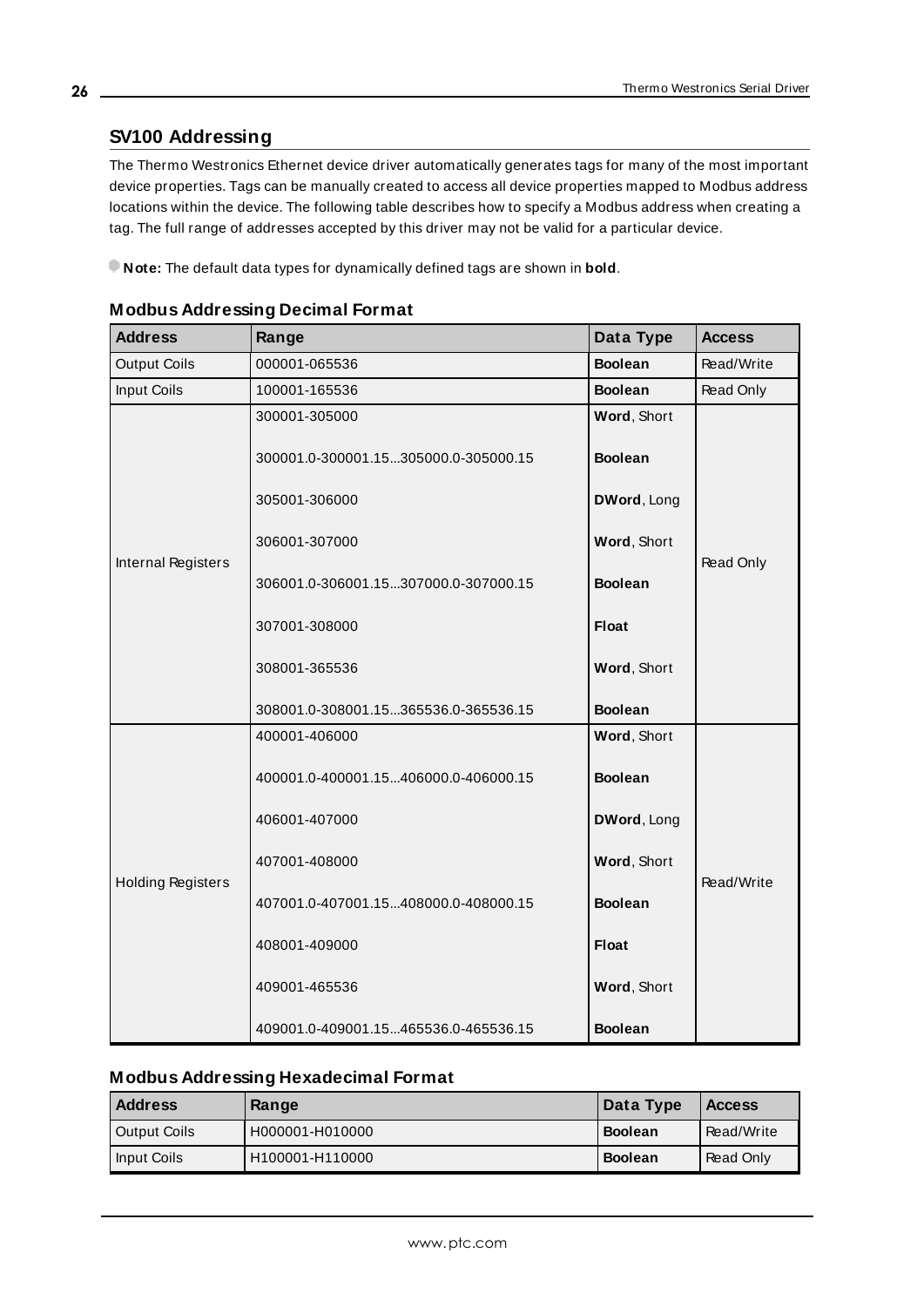| <b>Address</b>           | Range                                  | Data Type      | <b>Access</b> |
|--------------------------|----------------------------------------|----------------|---------------|
|                          | H300001-H301388                        | Word, Short    |               |
|                          | H300001.0-H300001.FH301388.0-H301388.F | <b>Boolean</b> |               |
|                          | H301389-H301770                        | DWord, Long    |               |
| Internal Registers       | H301771-H301B58                        | Word, Short    | Read Only     |
|                          | H301771.0-H301771.FH301B58.0-H301B58.F | <b>Boolean</b> |               |
|                          | H301B59-H301F40                        | <b>Float</b>   |               |
|                          | H301F41-H310000                        | Word, Short    |               |
|                          | H301F41.0-H301F41.FH31000.0-H310000.F  | <b>Boolean</b> |               |
|                          | H400001-H401770                        | Word, Short    |               |
|                          | H400001.0-H400001.FH401770.0-H401770.F | <b>Boolean</b> |               |
|                          | H401771-H401B58                        | DWord, Long    |               |
| <b>Holding Registers</b> | H401B59-H401F40                        | Word, Short    | Read/Write    |
|                          | H401B59.0-H401B59.FH401F40.0-H401F40.F | <b>Boolean</b> |               |
|                          | H401F41-H402328                        | <b>Float</b>   |               |
|                          | H402329-H410000                        | Word, Short    |               |
|                          | H402329.0-H402329.FH410000.0-H410000.F | <b>Boolean</b> |               |

#### **Array Support**

Arrays are supported for 16-bit internal and holding register locations for all data types except Boolean and strings. There are two methods of addressing an array. Examples are given using holding register locations.

4xxxx [rows] [cols] 4xxxx [cols] this method assumes rows is equal to one

Rows multiplied by cols cannot exceed the block size that has been assigned to the device for the register type. For arrays of 32 bit data types, rows multiplied by cols multiplied by 2 cannot exceed the block size.

## <span id="page-26-0"></span>**SV180 Addressing**

The Thermo Westronics Ethernet device driver automatically generates tags for many of the most important device properties. Tags can be manually created to access all device properties mapped to Modbus address locations within the device. The following table describes how to specify a Modbus address when creating a tag. The full range of addresses accepted by this driver may not be valid for a particular device.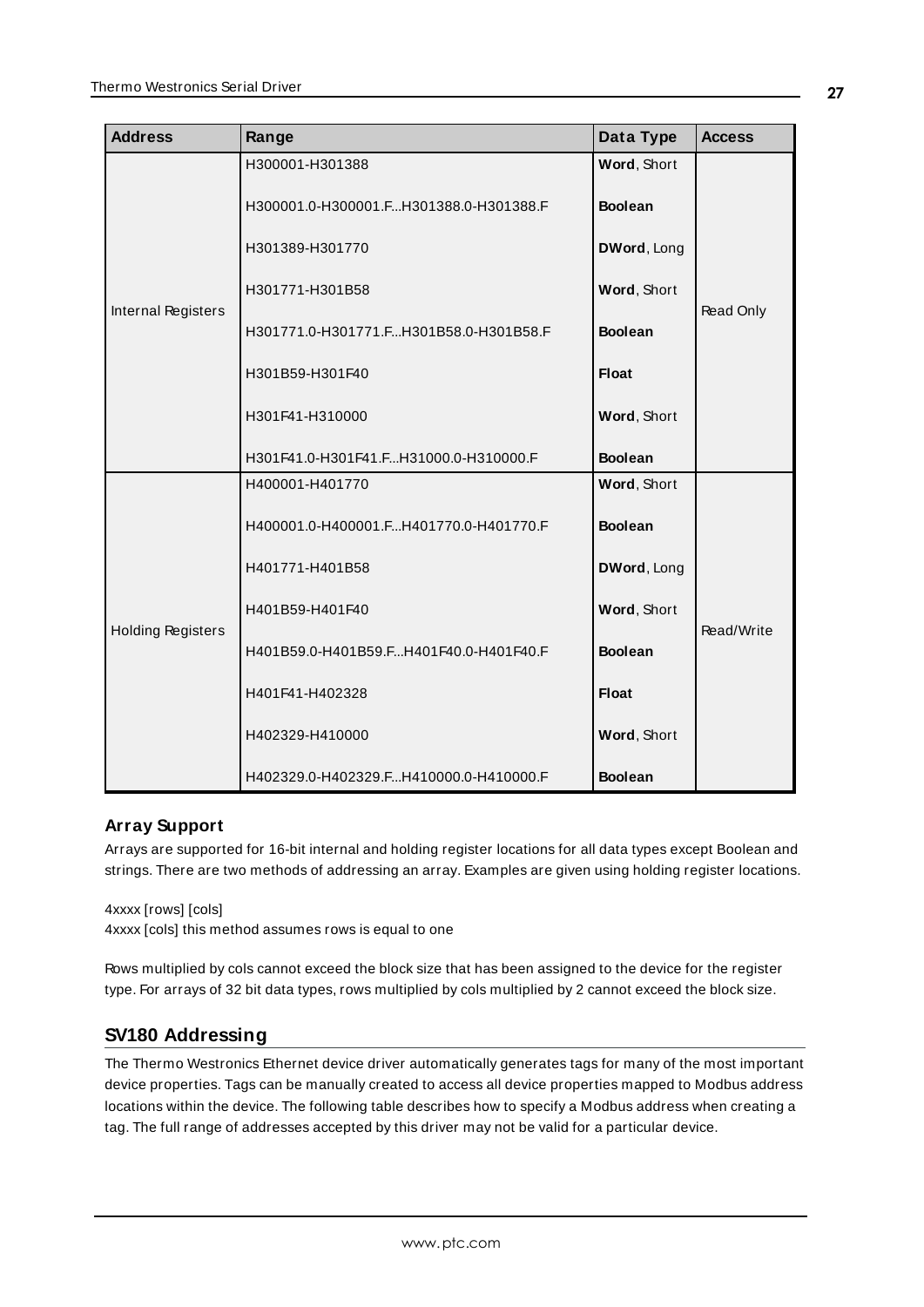**Important:** The SV180 model is for SV180 devices using firmware version prior to 2.0A. If the device uses firmware version 2.0A or later, select the **[SV180](#page-28-0) (2.0)** model.

**Note:** The default data types for dynamically defined tags are shown in **bold**.

| <b>Address</b>           | Range                                                 | Data Type                     | <b>Access</b> |
|--------------------------|-------------------------------------------------------|-------------------------------|---------------|
| <b>Output Coils</b>      | 000001-065536                                         | <b>Boolean</b>                | Read/Write    |
| Input Coils              | 100001-165536                                         | <b>Boolean</b>                | Read Only     |
|                          | 300001-305000<br>300001.0-300001.15305000.0-305000.15 | Word, Short<br><b>Boolean</b> |               |
|                          | 305001-306000                                         | DWord, Long                   |               |
| Internal Registers       | 306001-307000                                         | Word, Short                   | Read Only     |
|                          | 306001.0-306001.15307000.0-307000.15                  | <b>Boolean</b>                |               |
|                          | 307001-308000                                         | <b>Float</b>                  |               |
|                          | 308001-365536                                         | Word, Short                   |               |
|                          | 308001.0-308001.15365536.0-365536.15                  | <b>Boolean</b>                |               |
|                          | 400001-405000                                         | Word, Short                   |               |
|                          | 400001.0-400001.15405000.0-405000.15                  | <b>Boolean</b>                |               |
|                          | 405001-406000                                         | DWord, Long                   |               |
| <b>Holding Registers</b> | 406001-407000                                         | Word, Short                   | Read/Write    |
|                          | 406001.0-406001.15407000.0-407000.15                  | <b>Boolean</b>                |               |
|                          | 407001-408000                                         | <b>Float</b>                  |               |
|                          | 408001-465536                                         | Word, Short                   |               |
|                          | 408001.0-408001.1 465536.0-465536.15                  | <b>Boolean</b>                |               |

| <b>Modbus Addressing Decimal Format</b> |  |  |
|-----------------------------------------|--|--|
|                                         |  |  |

## **Modbus Addressing Hexadecimal Format**

| <b>Address</b>      | Range                                  | Data Type      | <b>Access</b> |
|---------------------|----------------------------------------|----------------|---------------|
| <b>Output Coils</b> | H000001-H010000                        | <b>Boolean</b> | Read/Write    |
| Input Coils         | H100001-H110000                        | <b>Boolean</b> | Read Only     |
|                     | H300001-H301388                        | Word, Short    |               |
| Internal Registers  | H300001.0-H300001.FH301388.0-H301388.F | <b>Boolean</b> | Read Only     |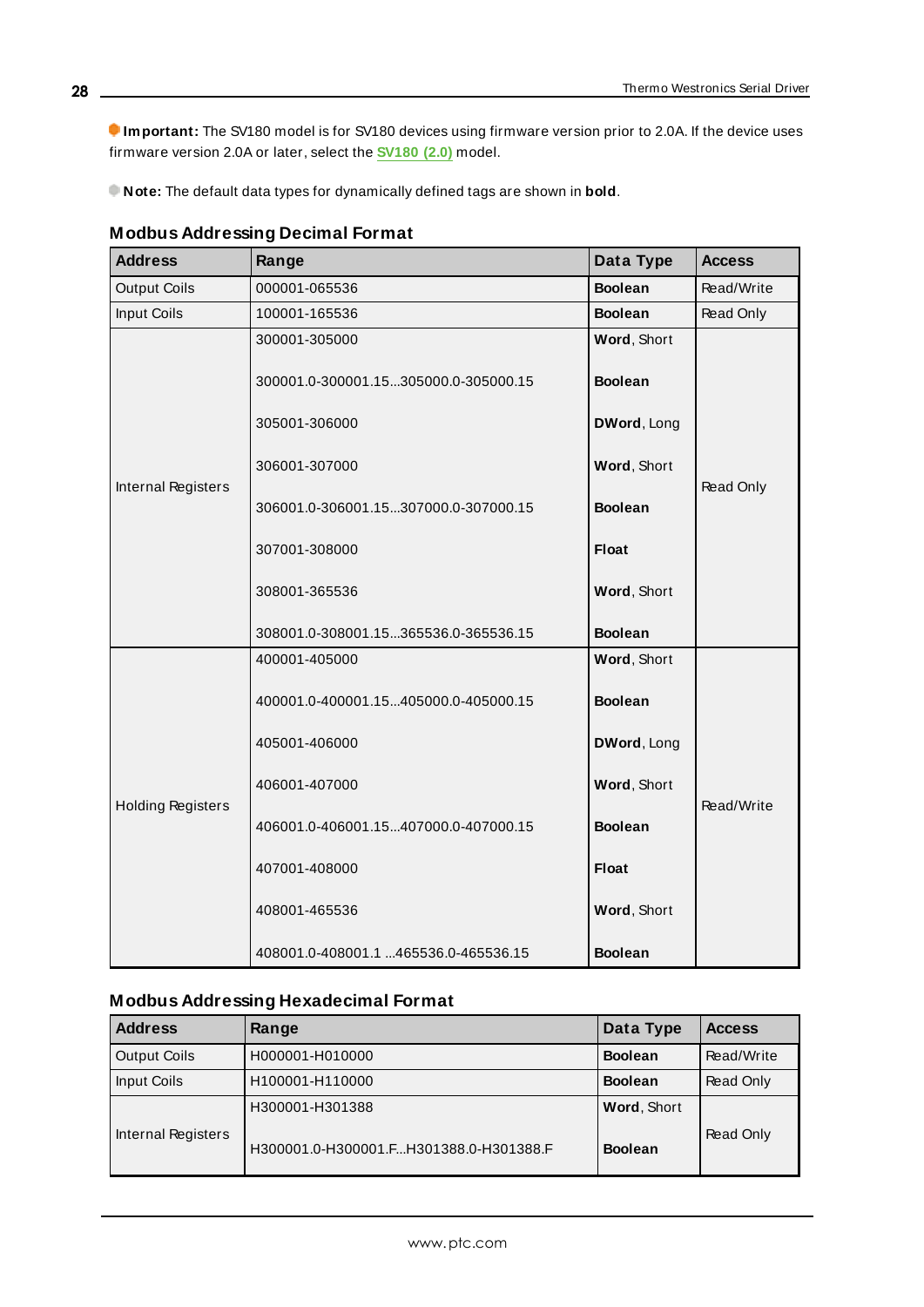| <b>Address</b>           | Range                                  | Data Type      | <b>Access</b> |
|--------------------------|----------------------------------------|----------------|---------------|
|                          | H301389-H301770                        | DWord, Long    |               |
|                          | H301771-H301B58                        | Word, Short    |               |
|                          | H301771.0-H301771.FH301B58.0-H301B58.F | <b>Boolean</b> |               |
|                          | H301B59-H301F40                        | <b>Float</b>   |               |
|                          | H301F41-H310000                        | Word, Short    |               |
|                          | H301F41.0-H301F41.FH310000.0-H310000.F | <b>Boolean</b> |               |
|                          | H400001-H401388                        | Word, Short    |               |
|                          | H400001.0-H400001.FH401388.0-H401388.F | <b>Boolean</b> |               |
|                          | H401389-H401770                        | DWord, Long    |               |
|                          | H401771-H401B58                        | Word, Short    | Read/Write    |
| <b>Holding Registers</b> | H401771.0-H401771.FH401B58.0-H401B58.F | <b>Boolean</b> |               |
|                          | H401B59-H401F40                        | <b>Float</b>   |               |
|                          | H401F41-H410000                        | Word, Short    |               |
|                          | H401F41.0-H401F41.FH410000.0-H410000.F | <b>Boolean</b> |               |

#### **Array Support**

Arrays are supported for 16-bit internal and holding register locations for all data types except Boolean and strings. There are two methods of addressing an array. Examples are given using holding register locations.

4xxxx [rows] [cols]

4xxxx [cols] (this method assumes rows is equal to one)

Rows multiplied by cols cannot exceed the block size that has been assigned to the device for the register type. For arrays of 32 bit data types, rows multiplied by cols multiplied by 2 cannot exceed the block size.

## <span id="page-28-0"></span>**SV180 (2.0) Addressing**

The Thermo Westronics Ethernet device driver automatically generates tags for many of the most important device properties. Tags can be manually created to access all device properties mapped to Modbus address locations within the device. The following table describes how to specify a Modbus address when creating a tag. The full range of addresses accepted by this driver may not be valid for a particular device.

**Important:** The SV180 (2.0) model is for SV180 devices using firmware version 2.0A or later. If the device uses an earlier firmware version, select the **[SV180](#page-26-0)** model.

**Note:** The default data types for dynamically defined tags are shown in **bold**.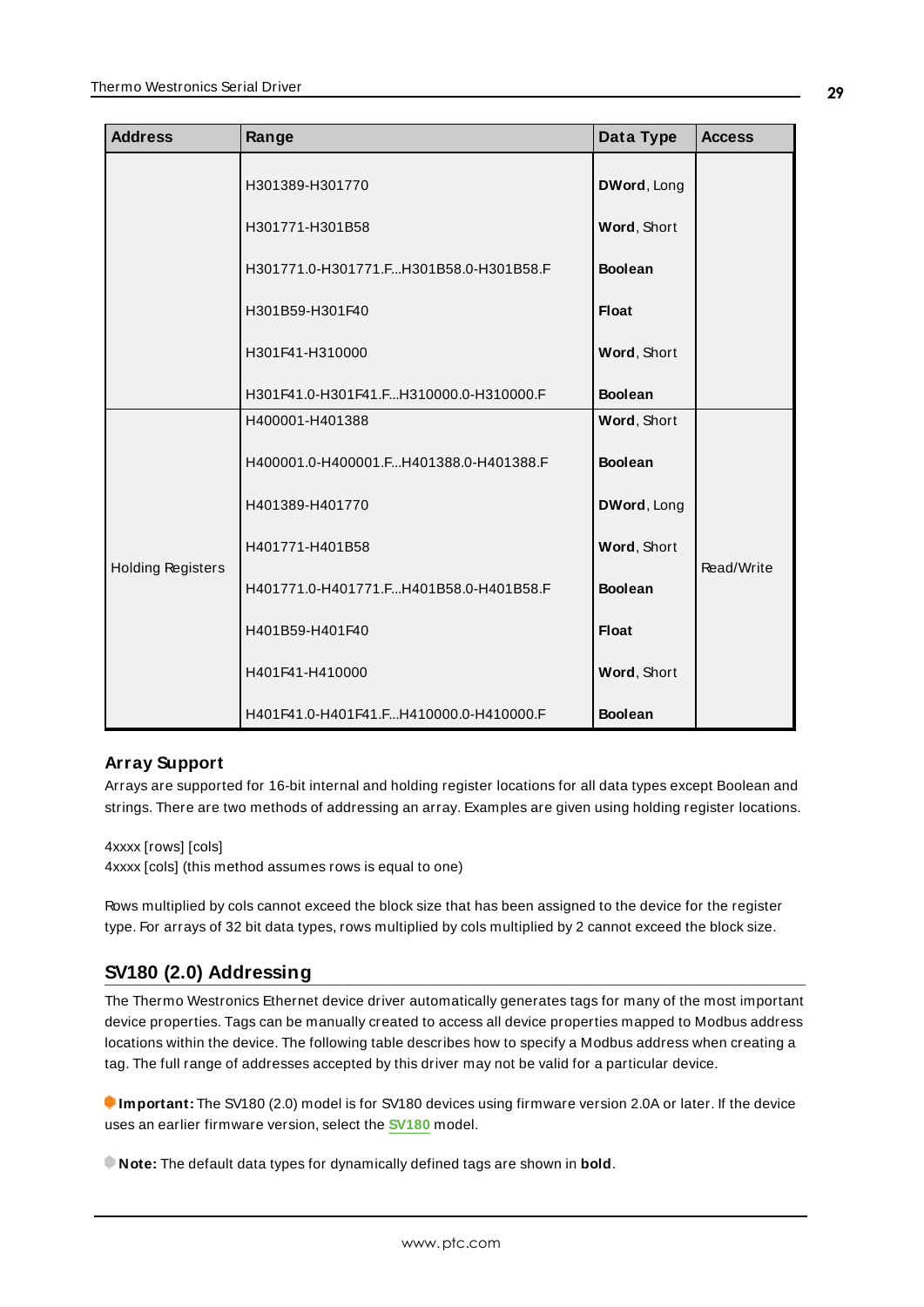| <b>Address</b>           | Range          | Data Type      | <b>Access</b> |
|--------------------------|----------------|----------------|---------------|
| Output Coils             | 000001-065536  | <b>Boolean</b> | Read/Write    |
| Input Coils              | 100001-165536  | <b>Boolean</b> | Read Only     |
| Internal Registers       | <b>NA</b>      | <b>NA</b>      | <b>NA</b>     |
| <b>Holding Registers</b> | 400001-465535* | <b>Float</b>   | Read/Write    |

#### **Modbus Addressing Decimal Format**

## **Modbus Addressing Hexadecimal Format**

| <b>Address</b>           | Range            | Data Type      | <b>Access</b> |
|--------------------------|------------------|----------------|---------------|
| <b>Output Coils</b>      | H000001-H010000  | <b>Boolean</b> | Read/Write    |
| Input Coils              | H100001-H110000  | <b>Boolean</b> | Read Only     |
| Internal Registers       | <b>NA</b>        | <b>NA</b>      | <b>NA</b>     |
| <b>Holding Registers</b> | H400001-H410000* | <b>Float</b>   | Read/Write    |

\* Each value uses 2 registers when the device is configured to use the 2x16 floating point format. For example, Point 1 Data uses 400001 and 400002, Point 2 Data 2 uses 400003 and 400004 and etc. Tags should address the first register used for the value. Each value uses 1 register when the device is configured to use the 1x32 floating point format. For example, Point 1 Data 1 uses 400001, Point 2 Data uses 400002 and etc.

**For more information, refer to [Settings](#page-16-1).** 

#### **Array Support**

Arrays are supported for 16-bit internal and holding register locations for all data types except Boolean and strings. There are two methods of addressing an array. Examples are given using holding register locations.

4xxxx [rows] [cols] 4xxxx [cols] (this method assumes rows is equal to one)

Rows multiplied by cols cannot exceed the block size that has been assigned to the device for the register type. For arrays of 32 bit data types, rows multiplied by cols multiplied by 2 cannot exceed the block size.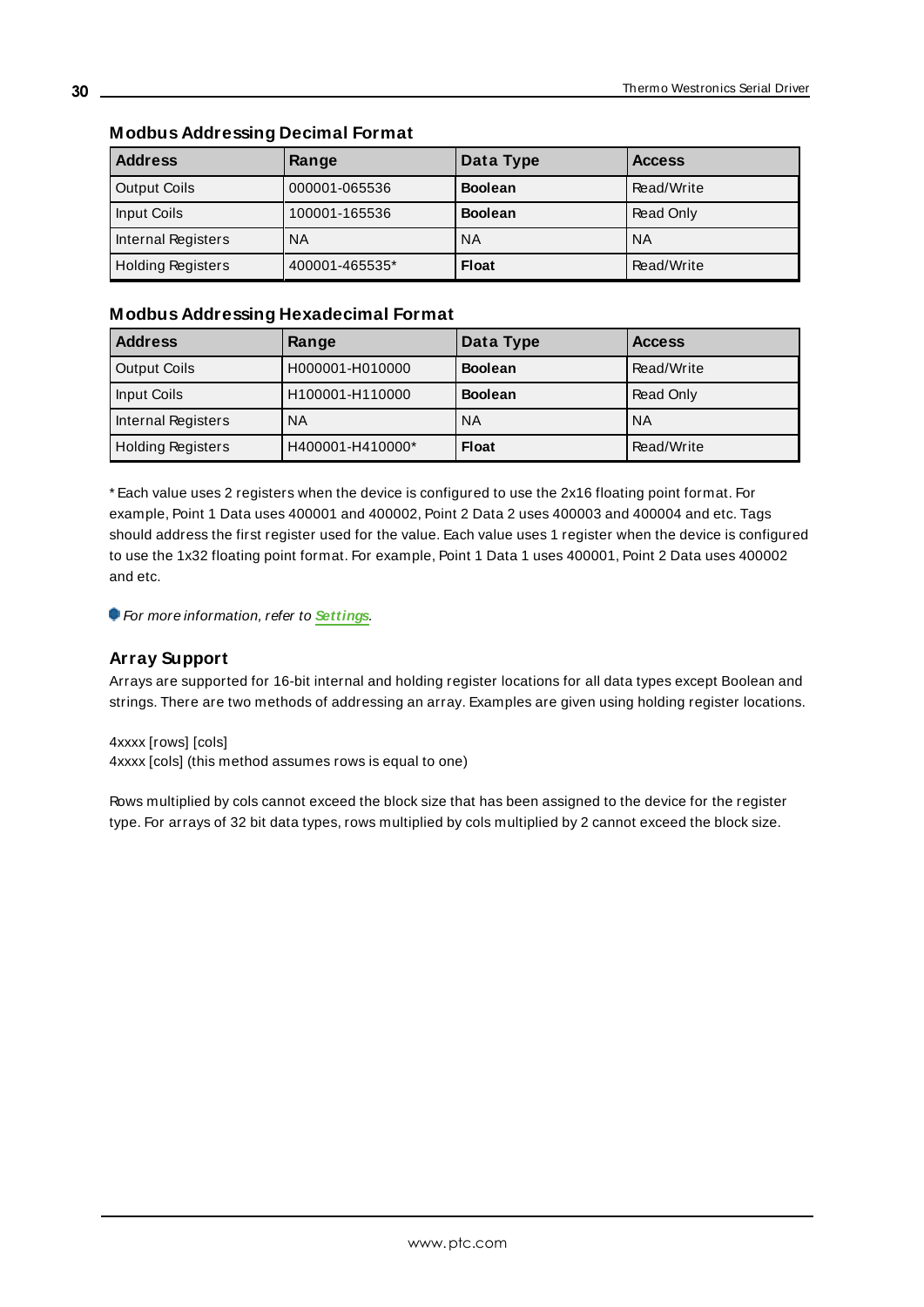### <span id="page-30-0"></span>**Error Descriptions**

The following error/warning messages may be generated. Click on the link for a description of the message.

#### **Address Validation**

**Address [<address>](#page-30-1) is out of range for the specified device or register Array size is out of range for address [<address>](#page-30-2) Array support is not available for the specified address: [<address>](#page-31-0) Data Type <type> is not valid for device address [<address>](#page-31-1) Device address [<address>](#page-31-2) contains a syntax error Device address <address> is not [supported](#page-31-3) by model <model name> Device address [<address>](#page-32-0) is Read Only [M issing](#page-32-1) address**

#### **Serial Communications**

**[Communications](#page-32-2) error on <channel name> [<error mask>] [COM n](#page-33-0) does not exist COM n is in use by another [application](#page-33-1) Error [opening](#page-33-2) COM n Unable to set comm [properties](#page-33-3) on COM n**

#### **Device Status Messages**

**Device <device name> is not [responding](#page-34-0) Unable to write to [<address>](#page-34-1) on device <device name>**

#### **Device-Specific Messages**

**Bad address in block [<start address> to <end [address>\]](#page-34-2) on device <device name> Bad array spanning [<address> to [<address>\]](#page-35-0) on device <device name> Failed to read SM 100 decimal [placement](#page-35-1) data**

#### <span id="page-30-1"></span>**Address <address> is out of range for the specified device or register**

#### **Error Type:**

Warning

#### **Possible Cause:**

A tag address that has been specified dynamically references a location that is beyond the range of supported locations for the device.

#### **Solution:**

<span id="page-30-2"></span>Verify that the address is correct; if it is not, re-enter it in the client application.

#### **Array size is out of range for address <address>**

**Error Type:** Warning

#### **Possible Cause:**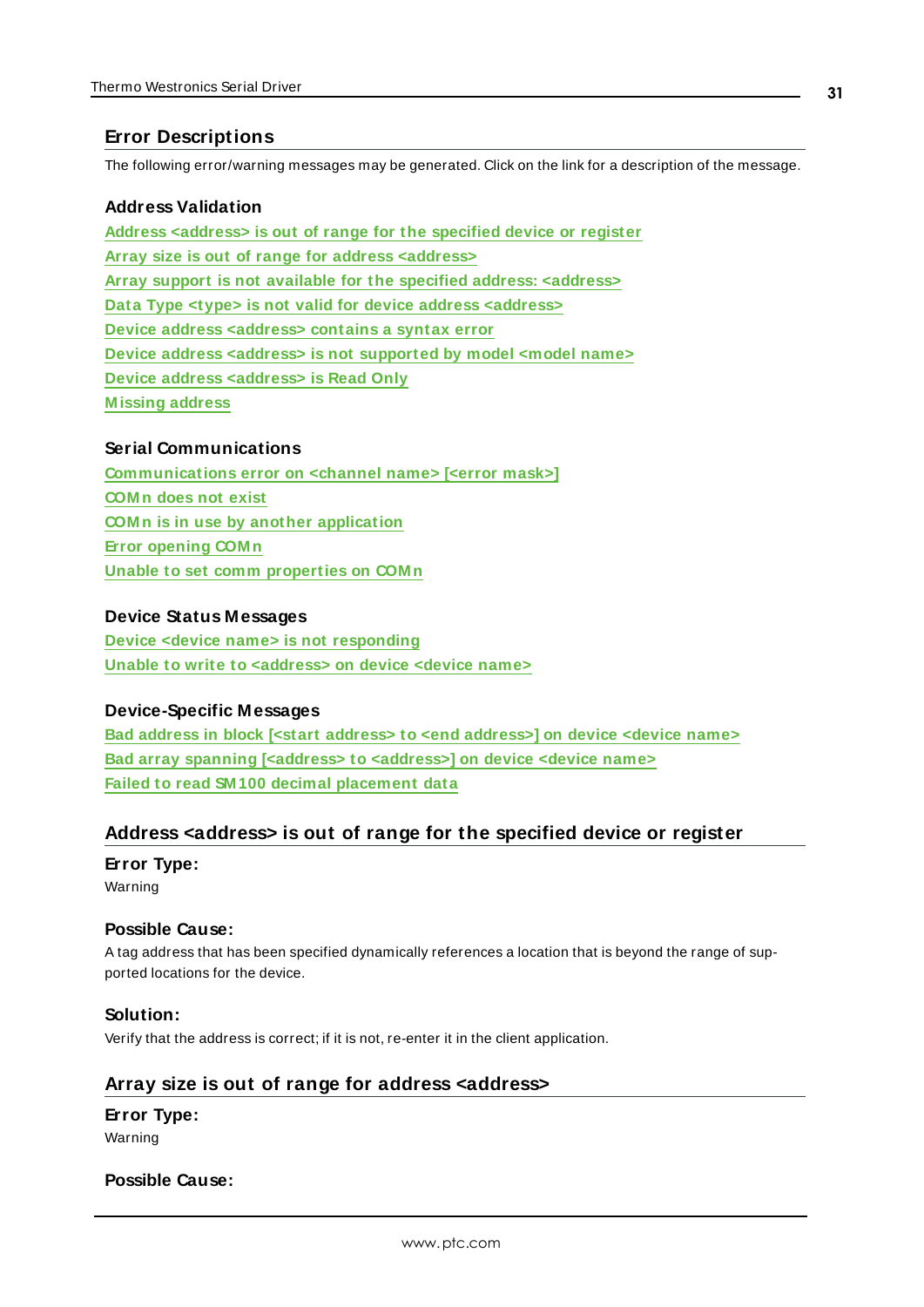A tag address that has been specified dynamically is requesting an array size that is too large for the address type or block size of the driver.

#### **Solution:**

Re-enter the address in the client application to specify a smaller value for the array or a different starting point.

### <span id="page-31-0"></span>**Array support is not available for the specified address: <address>**

#### **Error Type:**

Warning

#### **Possible Cause:**

A tag address that has been specified dynamically contains an array reference for an address type that doesn't support arrays.

#### **Solution:**

<span id="page-31-1"></span>Re-enter the address in the client application to remove the array reference or correct the address type.

### **Data type <type> is not valid for device address <address>**

#### **Error Type:**

Warning

#### **Possible Cause:**

A tag address that has been specified dynamically has been assigned an invalid data type.

#### **Solution:**

<span id="page-31-2"></span>Modify the requested data type in the client application.

#### **Device address <address> contains a syntax error**

## **Error Type:**

Warning

#### **Possible Cause:**

A tag address that has been specified dynamically contains one or more invalid characters.

#### **Solution:**

<span id="page-31-3"></span>Re-enter the address in the client application.

#### **Device address <address> is not supported by model <model name>**

#### **Error Type:**

Warning

#### **Possible Cause:**

A tag address that has been specified dynamically references a location that is valid for the communications protocol but not supported by the target device.

#### **Solution:**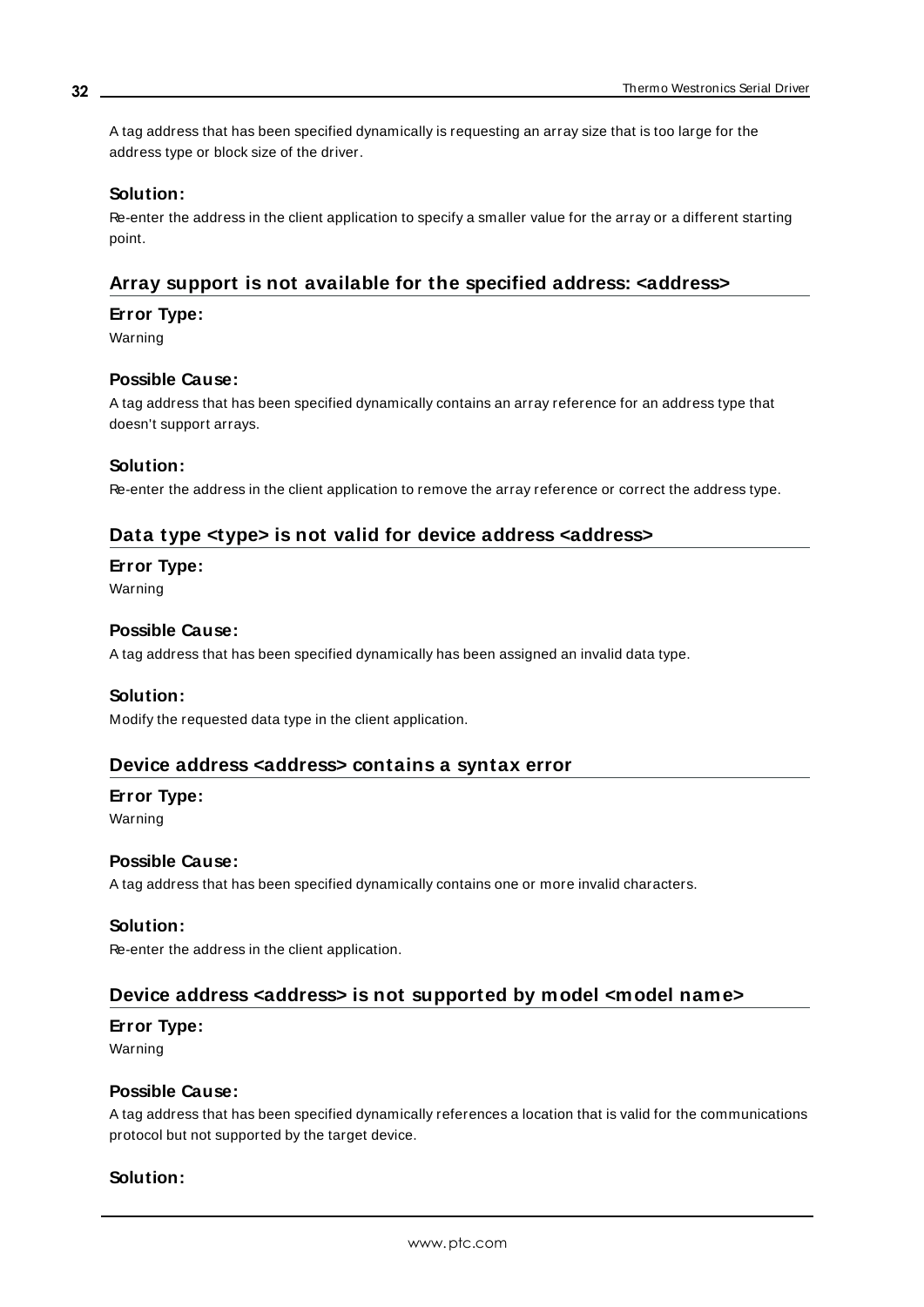Verify that the address is correct; if it is not, re-enter it in the client application. Also verify that the selected model name for the device is correct.

#### <span id="page-32-0"></span>**Device address <address> is read only**

#### **Error Type:**

Warning

#### **Possible Cause:**

A tag address that has been specified dynamically has a requested access mode that is not compatible with what the device supports for that address.

#### **Solution:**

<span id="page-32-1"></span>Change the access mode in the client application.

#### **Missing address**

#### **Error Type:**

Warning

#### **Possible Cause:**

A tag address that has been specified dynamically has no length.

#### **Solution:**

<span id="page-32-2"></span>Re-enter the address in the client application.

#### **Communications error on <channel name> [<error mask>]**

#### **Error Type:**

Warning

#### **Error Mask Definitions:**

- <span id="page-32-3"></span>**B** = Hardware break detected.
- **F** = Framing error.
- <span id="page-32-4"></span>**E**= I/O error.
- **O** = Character buffer overrun.
- <span id="page-32-5"></span>**R** = RXbuffer overrun.
- **P** = Received byte parity error.
- **T** = TXbuffer full.

#### **Possible Cause:**

- 1. The serial connection between the device and the Host PC is bad.
- 2. The communication properties for the serial connection are incorrect.
- 3. There is a noise source disrupting communications somewhere in the cabling path between the PC and the device.

#### **Solution:**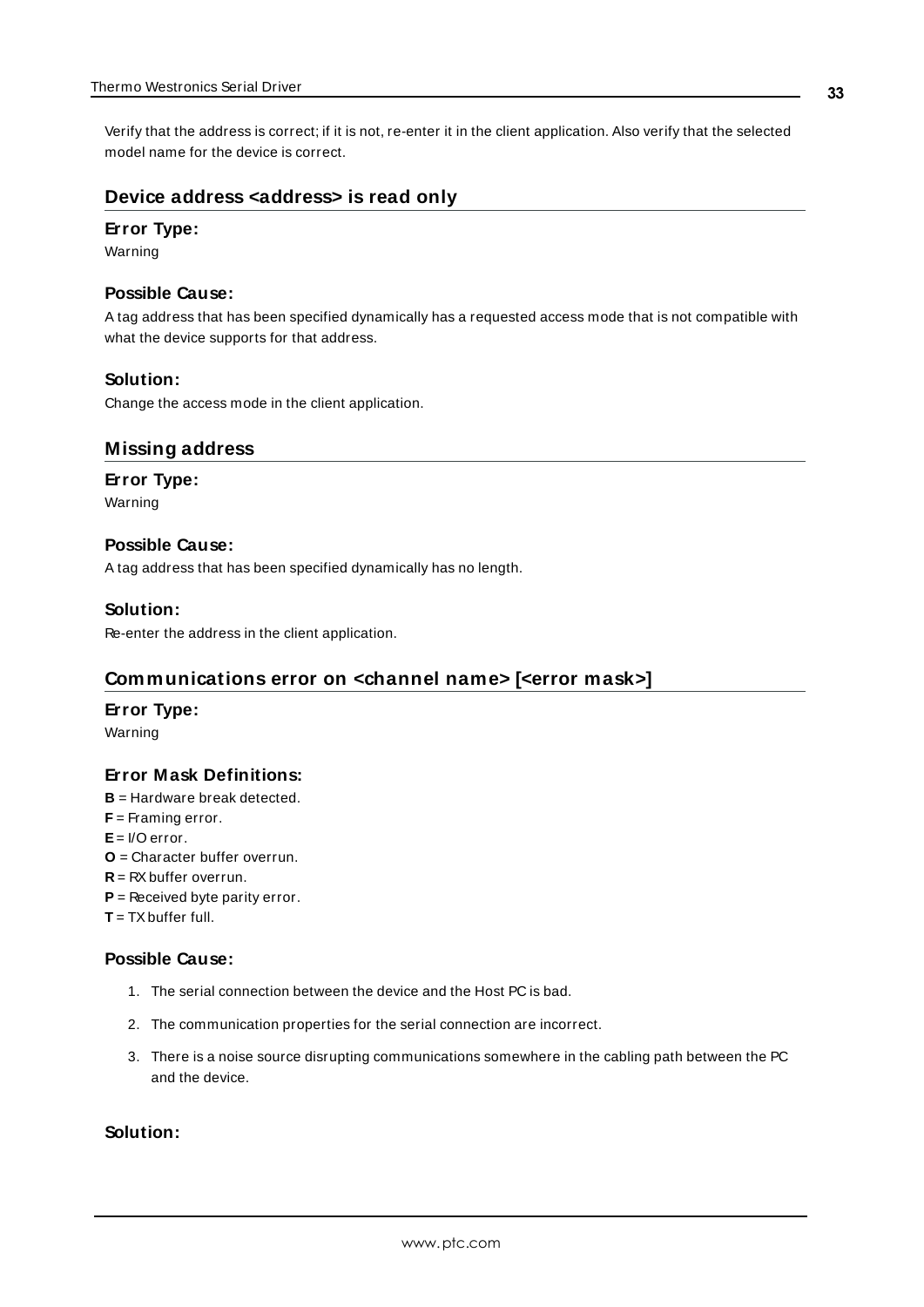- 1. Verify the cabling between the PC and the device.
- 2. Verify that the specified communication properties match those of the device.
- 3. Reroute cabling to avoid sources of electrical interference such as motors, generators or high voltage lines.

#### <span id="page-33-0"></span>**COMn does not exist**

#### **Error Type:**

Fatal

#### **Possible Cause:**

The specified COM port is not present on the target computer.

#### **Solution:**

<span id="page-33-1"></span>Verify that the proper COM port has been selected in the Channel Properties.

#### **COMn is in use by another application**

#### **Error Type:**

Fatal

#### **Possible Cause:**

The serial port assigned to a channel is being used by another application.

#### **Solution:**

- 1. Verify that the correct port has been assigned to the channel.
- 2. Close any other applications that are using the requested COM port.

#### <span id="page-33-2"></span>**Error opening COMn**

#### **Error Type:**

Fatal

#### **Possible Cause:**

The specified COM port could not be opened due to an internal hardware or software problem on the target computer.

#### **Solution:**

<span id="page-33-3"></span>Verify that the COM port is functional and may be accessed by other Windows applications.

#### **Unable to set comm properties on COMn**

#### **Error Type:**

Fatal

#### **Possible Cause:**

The serial properties for the specified COM port are not valid.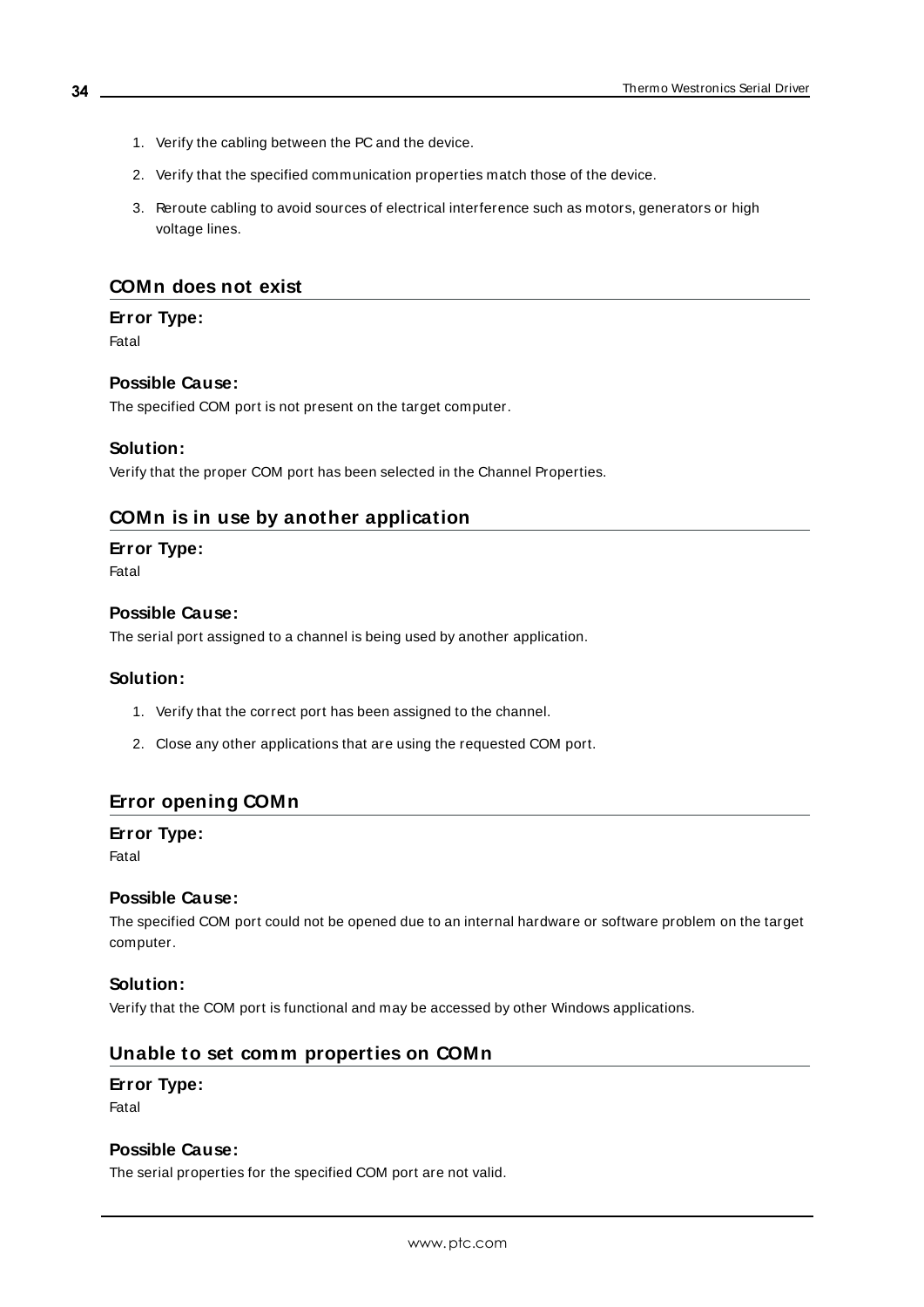#### **Solution:**

<span id="page-34-0"></span>Verify the serial properties and make any necessary changes.

#### **Device <device name> is not responding**

#### **Error Type:**

Serious

#### **Possible Cause:**

- 1. The serial connection between the device and the Host PC is broken.
- 2. The communication properties for the serial connection are incorrect.
- 3. The named device may have been assigned an incorrect Network ID.
- 4. The response from the device took longer to receive than the amount of time specified in the "Request Timeout" device setting.

#### **Solution:**

- 1. Verify the cabling between the PC and the device.
- 2. Verify that the specified communication properties match those of the device.
- 3. Verify that the Network ID given to the named device matches that of the actual device.
- 4. Increase the Request Timeout setting so that the entire response can be handled.

#### <span id="page-34-1"></span>**Unable to write to <address> on device <device name>**

#### **Error Type:**

Serious

#### **Possible Cause:**

- 1. The serial connection between the device and the Host PC is broken.
- 2. The communication properties for the serial connection are incorrect.
- 3. The named device may have been assigned an incorrect Network ID.

#### **Solution:**

- 1. Verify the cabling between the PC and the device.
- 2. Verify that the specified communication properties match those of the device.
- 3. Verify that the Network ID given to the named device matches that of the actual device.

## <span id="page-34-2"></span>**Bad address in block [<start address> to <end address>] on device <device name>**

**Error Type:**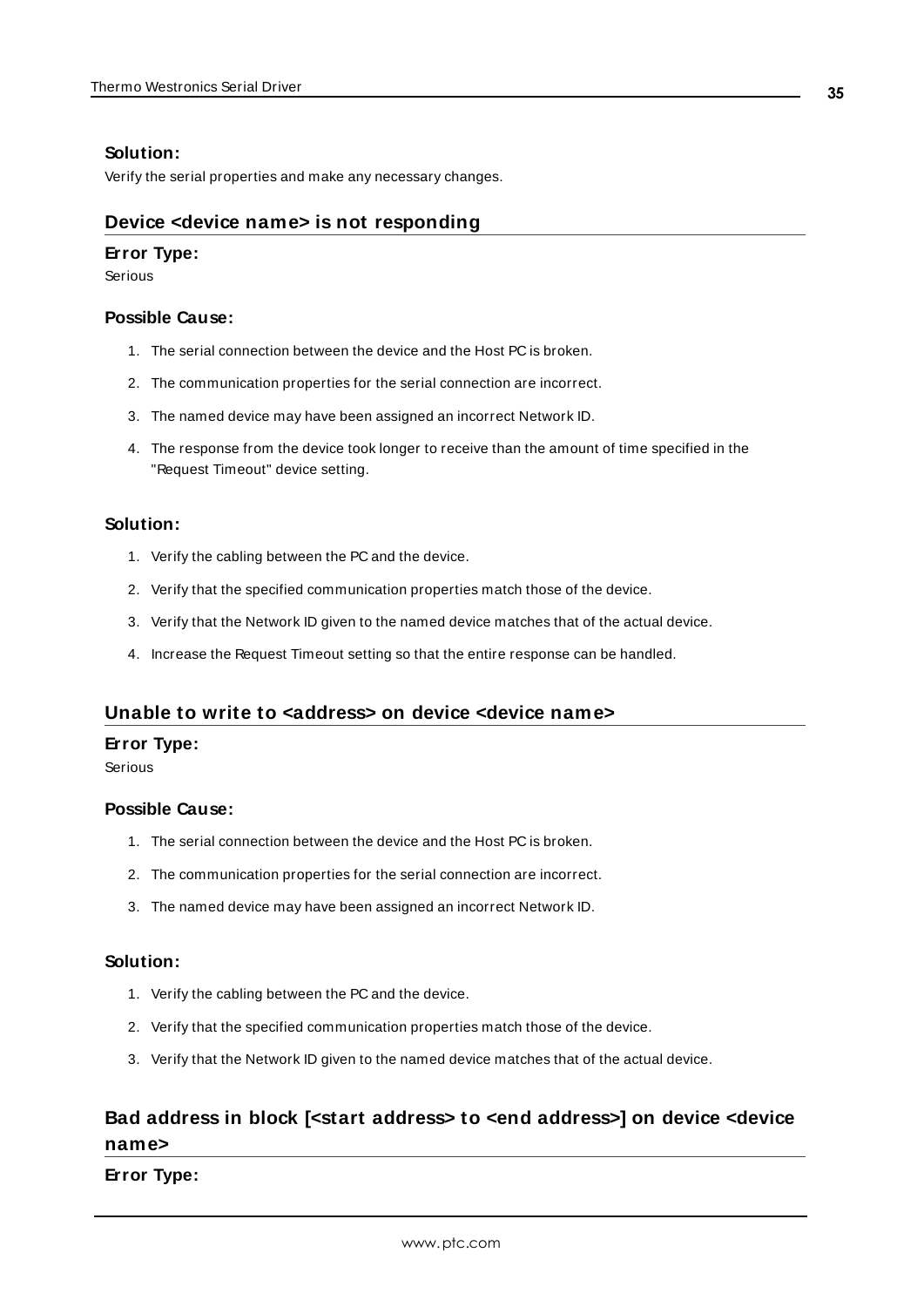Serious

#### **Possible Cause:**

An attempt has been made to reference a nonexistent location in the specified device.

#### **Solution:**

Verify the tags assigned to addresses in the specified range on the device and eliminate ones that reference invalid locations.

#### <span id="page-35-0"></span>**Bad array spanning [<address> to <address>] on device <device name>**

#### **Error Type:**

Fatal

#### **Possible Cause:**

An array of addresses was defined that spans past the end of the address space.

#### **Solution:**

<span id="page-35-1"></span>Verify the size of the device's memory space and then redefine the array length accordingly.

### **Failed to read SM100 decimal placement data**

#### **Error Type:**

Serious

#### **Possible Cause:**

The driver was not able to read the decimal placement data (registers 405037, 405047, etc.) needed to scale data point values to floats.

#### **Solution:**

Check the communication properties and cabling. Then, restart the server.

**36**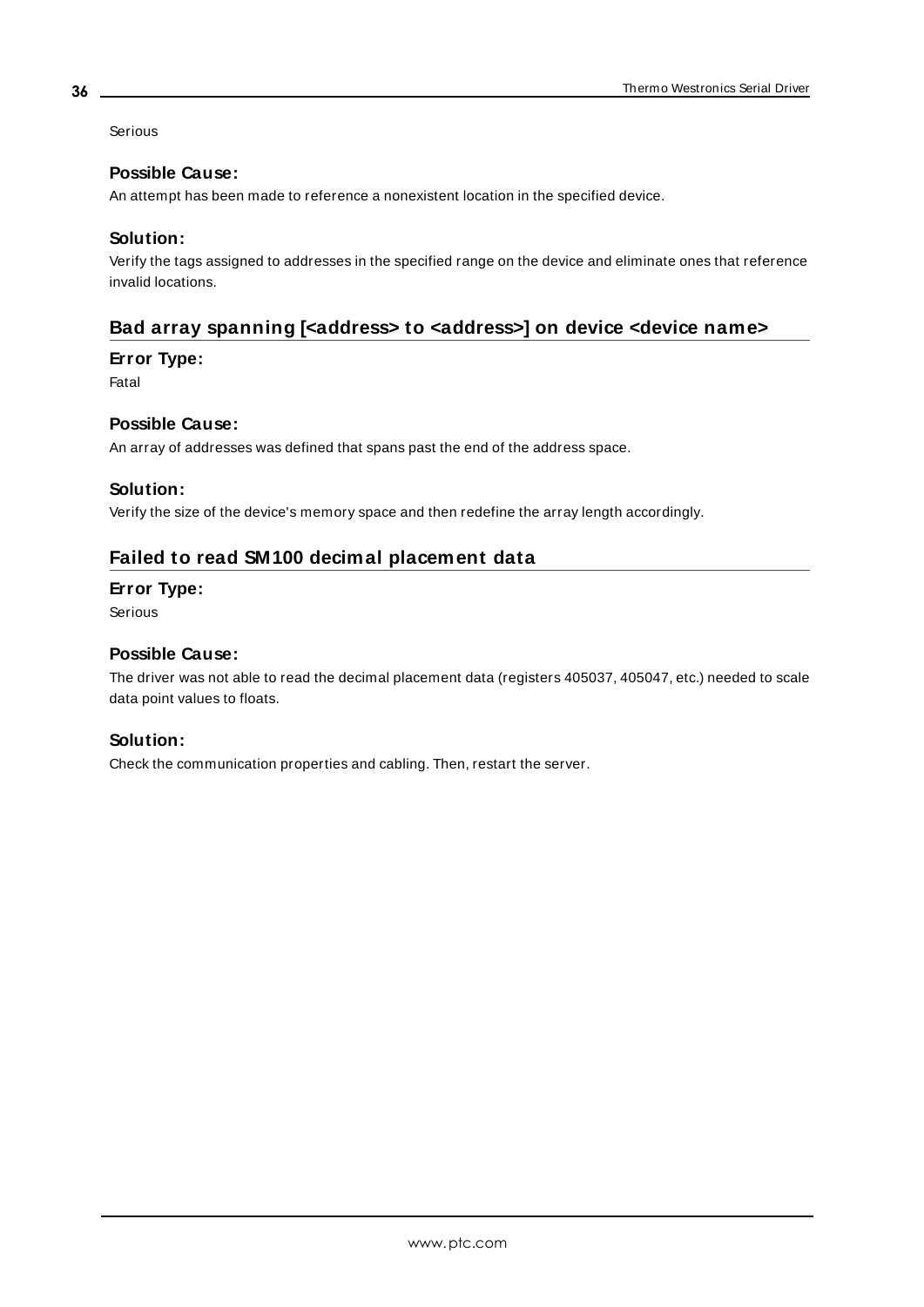# <span id="page-36-0"></span>Index

## **A**

Address <address> is out of range for the specified device or register [31](#page-30-1) Address Descriptions [20](#page-19-0) Allow Sub Groups [16](#page-15-0) Array size is out of range for address <address> [31](#page-30-2) Array support is not available for the specified address: <address> [32](#page-31-0) Attempts Before Timeout [14](#page-13-1) Auto-Demotion [14](#page-13-0)

## **B**

Bad address in block [<start address> to <end address>] on device <device name> [35](#page-34-2) Bad array spanning [<address> to <address>] on device <device name> [36](#page-35-0) Block Sizes [17](#page-16-0) Boolean [19](#page-18-1)

## **C**

Channel Assignment [11](#page-10-1) Communications error on <channel name> [<error mask>] [33](#page-32-2) Communications Timeouts [13-14](#page-12-1) COMn does not exist [34](#page-33-0) COMn is in use by another application [34](#page-33-1) Connect Timeout [13](#page-12-2) Create [16](#page-15-1)

## **D**

Data Collection [12](#page-11-2) Data type <type> is not valid for device address <address> [32](#page-31-1) Data Types Description [19](#page-18-0) Delete [16](#page-15-2) Demote on Failure [14](#page-13-2) Demotion Period [14](#page-13-3) Device <device name> is not responding [35](#page-34-0)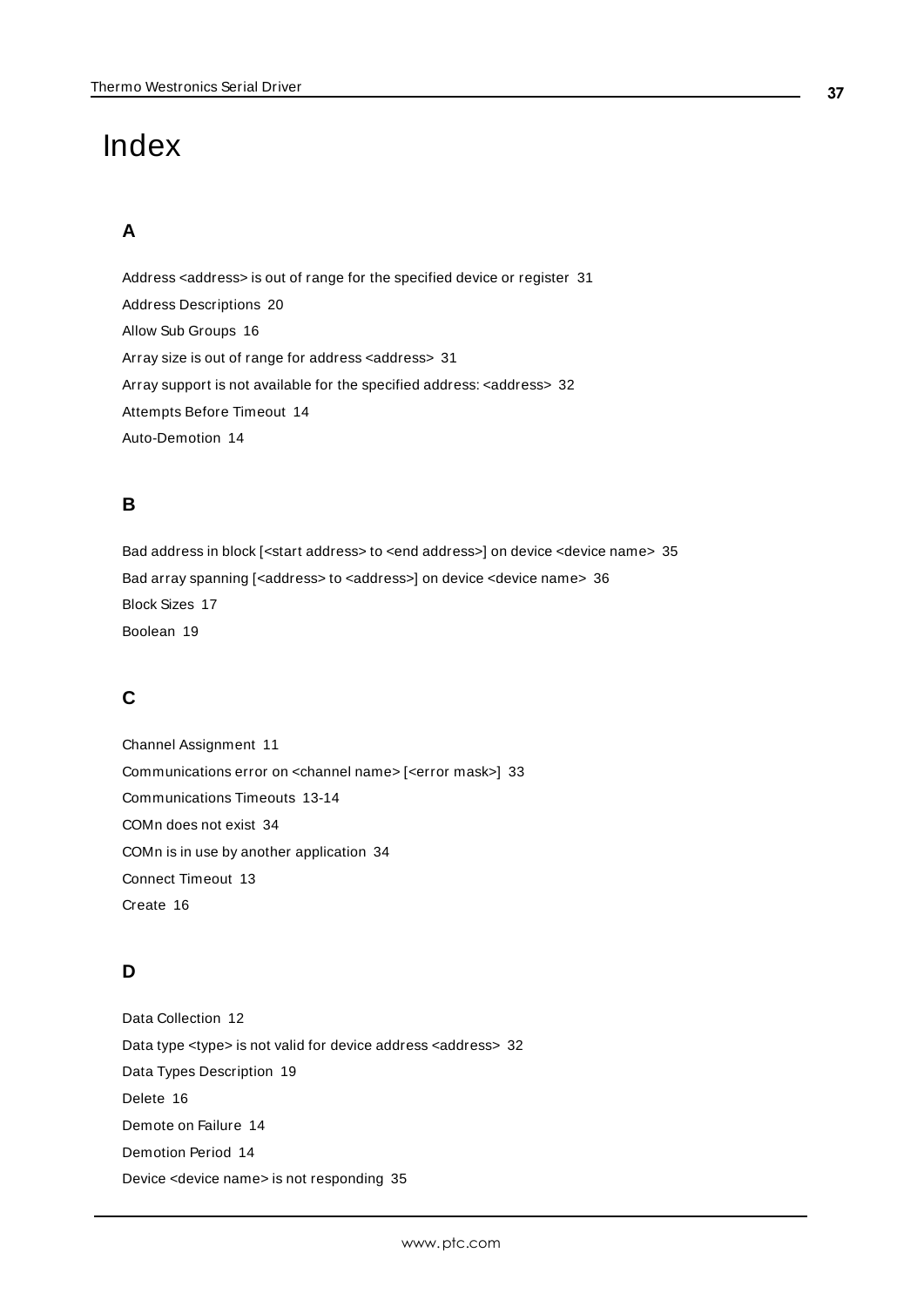Device address <address> contains a syntax error [32](#page-31-2) Device address <address> is not supported by model <model name> [32](#page-31-3) Device address <address> is read only [33](#page-32-0) Device ID [5](#page-4-1) Device Properties — Tag Generation [15](#page-14-0) Discard Requests when Demoted [15](#page-14-1) Do Not Scan, Demand Poll Only [13](#page-12-3) Driver [11](#page-10-2) DWord [19](#page-18-2)

## **E**

Error Descriptions [31](#page-30-0) Error opening COMn [34](#page-33-2)

## **F**

Failed to read SM100 decimal placement data [36](#page-35-1) Float [19](#page-18-3) Framing [33](#page-32-3)

## **G**

General [11](#page-10-0) Generate [15](#page-14-2)

## **I**

ID [12](#page-11-3) Identification [11](#page-10-0) Initial Updates from Cache [13](#page-12-4) Inter-Request Delay [14](#page-13-4)

## **L**

Long [19](#page-18-4)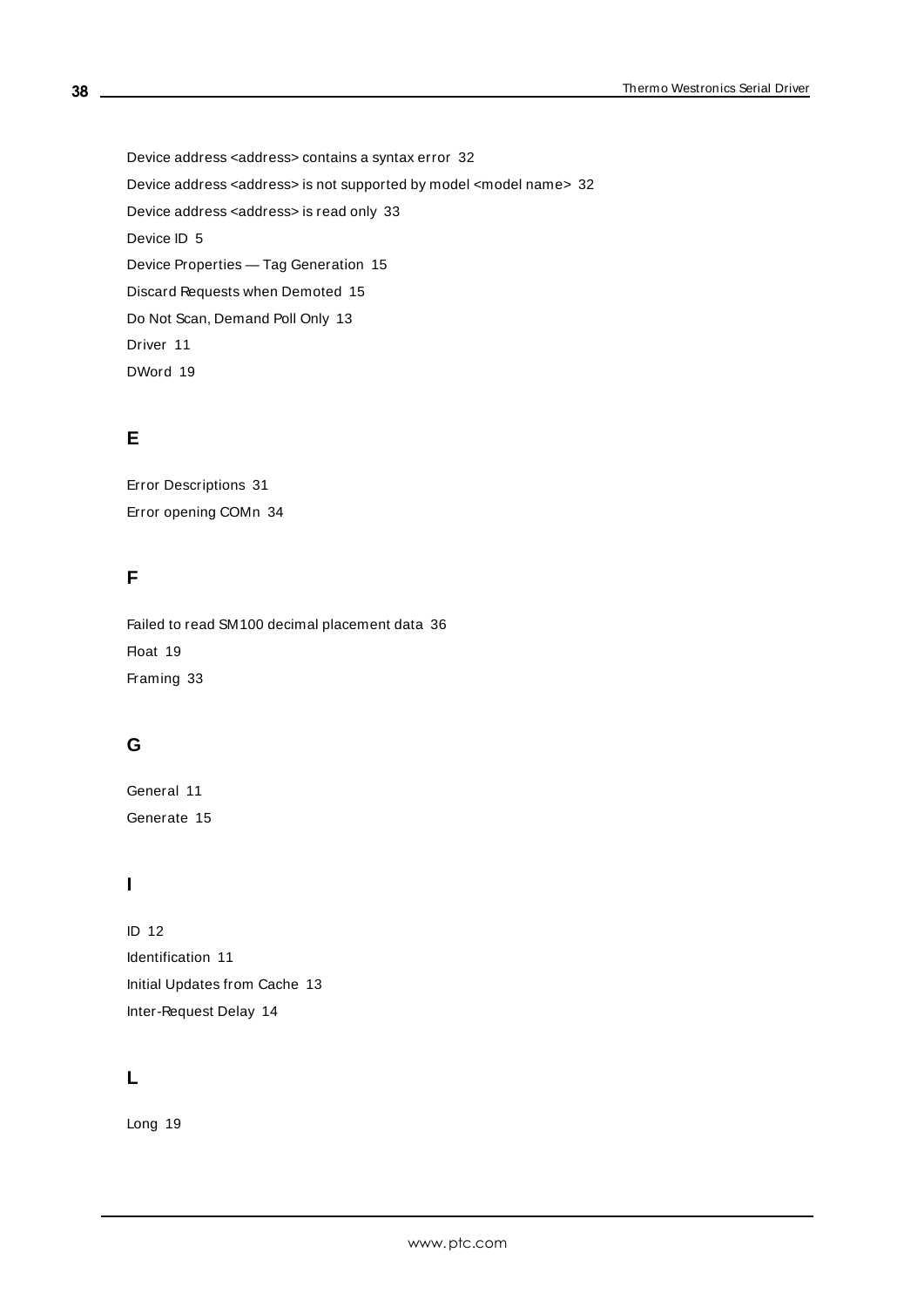## **M**

Mask [33](#page-32-2) Missing address [33](#page-32-1) Model [11](#page-10-3)

## **N**

Name [11](#page-10-4) Network [5](#page-4-2)

## **O**

On Device Startup [15](#page-14-3) On Duplicate Tag [16](#page-15-3) On Property Change [15](#page-14-4) Operating Mode [12](#page-11-0) Overrun [33](#page-32-4) Overview [4](#page-3-1) Overwrite [16](#page-15-4)

## **P**

Parent Group [16](#page-15-5) Parity [33](#page-32-5)

## **R**

Redundancy [18](#page-17-0) Request Timeout [14](#page-13-5) Respect Tag-Specified Scan Rate [13](#page-12-5)

## **S**

Scan Mode [12](#page-11-4) Series 1200 Addressing [20](#page-19-1) Series 1600 Addressing [22](#page-21-0) Series 3000 Addressing [24](#page-23-0)